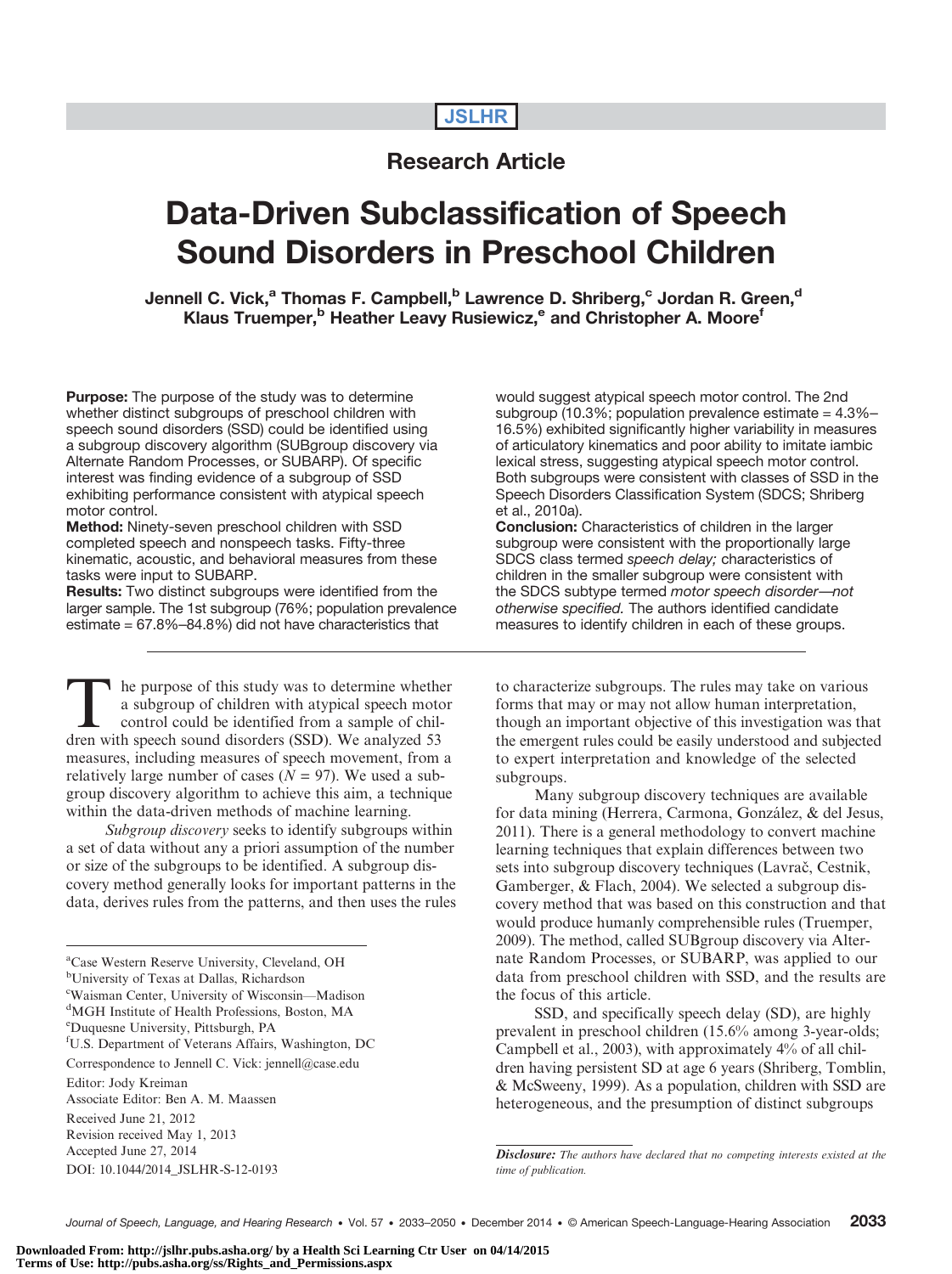is common. Researchers have sought to identify distinct subgroups of SSD to improve prognostic accuracy and to motivate more narrowly targeted interventions. Historically, children with SSD were classified under the category of phonetic-based articulatory disorders or phonemic-based phonological disorders (Bauman-Wängler, 2004; Bernthal & Bankson, 2003), which distinguished motor- and linguisticbased speech deficits, respectively. This framework, however, neglects both the etiologic foundations of some cases of SSD and the interaction of the motor and linguistic elements of speech production (Goffman, 2005). More complex taxonomies have been proposed that categorize subgroups of SSD on the basis of etiology (Davis, 2005; Shriberg, Austin, Lewis, McSweeny, & Wilson, 1997a; Shriberg et al., 2010a) or speech sound error types (Dodd, 1995b; Dodd & McCormack, 1995). Each of these taxonomies posits a subpopulation of SSD whose disorder results from deficiencies or differences in speech motor control and coordination. Direct physiological markers for a subpopulation of this type have not been identified (Strand, McCauley, Weigand, Stoeckel, & Baas, 2013).

Figure 1 depicts the Speech Disorders Classification System (SDCS; Shriberg, Austin, Lewis, McSweeny, & Wilson, 1997b; Shriberg et al., 2010a, 2010b), an etiological classification system for SSD. In clinical typologies, the SDCS includes two classes of children with SSD: SD and

motor speech disorders (MSD). Whereas the speech of children in the SD class typically normalizes by school age, with some errors persisting until approximately age 9 years, the segmental errors and prosodic and vocal features of children in the MSD class typically persist into adolescence and, for some speakers, for a lifetime (e.g., Shriberg et al., 2006). The primary speech processing deficits in two subgroups of MSD—motor speech disorders–apraxia of speech and motor speech disorders–dysarthria—are presumed to be in transcoding (planning–programming) and feedforward processing and in neuromotor execution, respectively (Shriberg & Strand, 2014). The underlying speech processing deficits and diagnostic signs of a third putative subgroup of MSD, termed motor speech disorder–not otherwise specified (MSD-NOS), are presently unspecified, pending empirical study (Shriberg et al., 2010a). Crucially, deficits in speech motor control in children provisionally classified as MSD-NOS are a primary risk factor for the 25% of children with SD (i.e., 4% of children overall) whose SSD persists past age 6 years (Flipsen, 2003; Goozée et al., 2007; Shriberg et al., 1999). Early identification of children with MSD-NOS may improve prognostic estimates by clinicians who treat these disorders in preschool-age children, with implications for the inclusion of a motor focus in treatment.

In this study of SSD, we included many measures of speech performance, speech acoustics, and articulatory

Figure 1. The Speech Disorders Classification System (SDCS). L. D. Shriberg, H. L. Lohmeier, E. A. Strand, & K. J. Jakielski, Clinical Linguistics & Phonetics, 2012; 26 (5): 445–482, copyright © 2012, Informa Healthcare. Adapted with permission of Informa Healthcare.



2034 Journal of Speech, Language, and Hearing Research • Vol. 57 • 2033-2050 • December 2014

**Downloaded From: http://jslhr.pubs.asha.org/ by a Health Sci Learning Ctr User on 04/14/2015 Terms of Use: http://pubs.asha.org/ss/Rights\_and\_Permissions.aspx**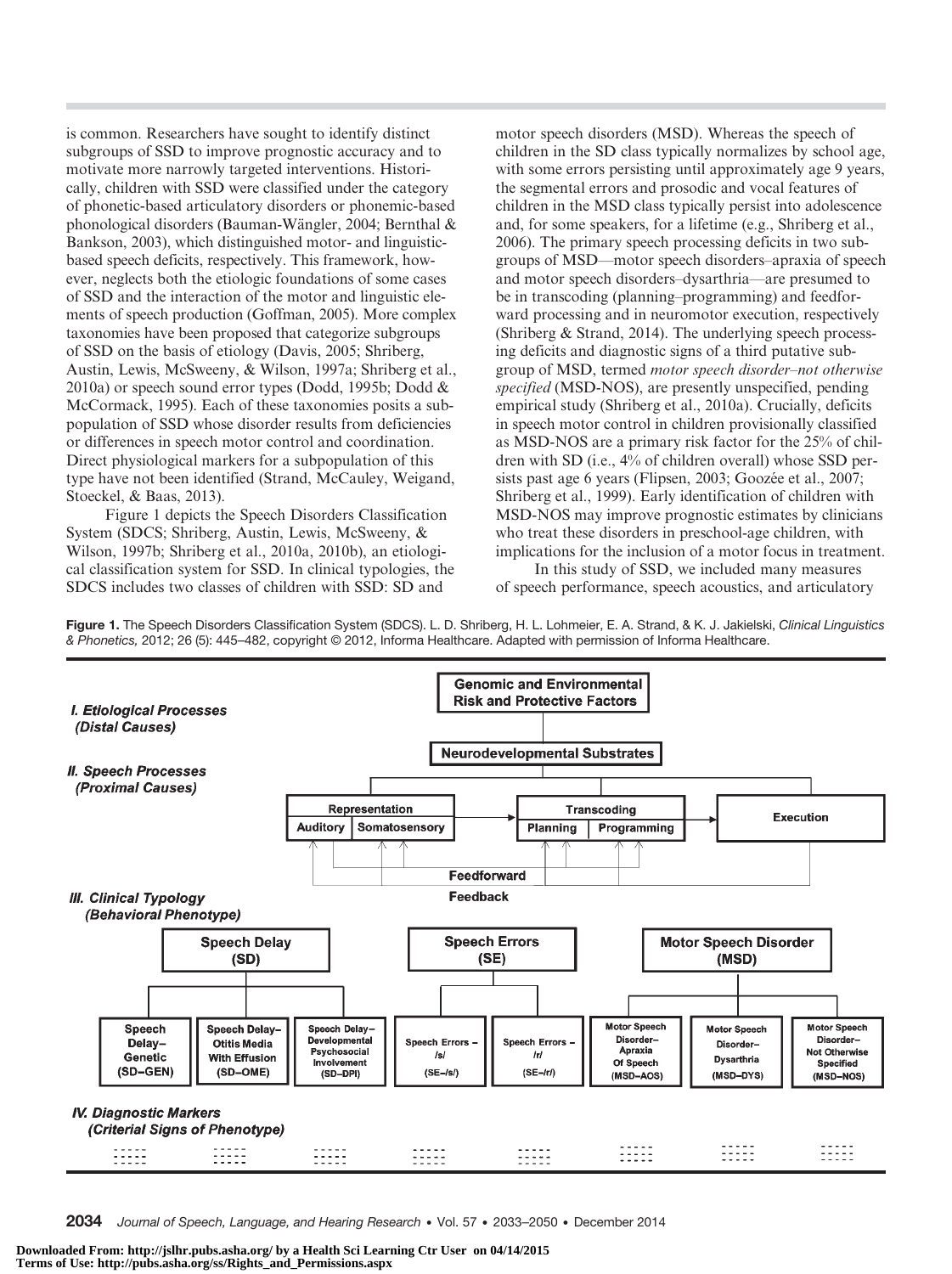movement from a group of 3- to 5-year-old children with SSD ( $N = 97$ ) to seek empirical support for subgroups within SSD. The SDCS provided an organizing framework within which discovered subgroups might be explained (see technical discussion of the term discovered in the next section). Clinical experience also supported the important a priori assumption that a small subgroup of children would be distinguishable from other children with SSD primarily on the basis of reduced motor performance, and the target measures selected for analysis were specifically based on this assumption. Because the differences in speech production for children with MSD-NOS might be observable in underlying speech movements, we included measures of articulatory speech kinematics for their potential to distinguish children in this putative subgroup.

Extensive study of developing speech behaviors has described the physiological framework of early and later speech acquisition (Connaghan, Moore, & Higashakawa, 2004; Goffman, 1999; Green, Moore, Higashikawa, & Steeve, 2000; Green, Moore, & Reilly, 2002; Green et al., 1997; Green & Wilson, 2006; Moore, Caulfield, & Green, 2001; Moore & Ruark, 1996; Ruark & Moore, 1997; Smith & Zelaznik, 2004; Steeve & Moore, 2009; Walsh, Smith, & Weber-Fox, 2006; Wohlert & Smith, 2002). Using palatography and electromagnetic articulography, lingual gestures produced by older children (i.e., older than 9 years) with persistent speech sound errors have been shown to be distinct from those of their typically developing peers (Gibbon, 1999; Gibbon & Wood, 2002; Goozée et al., 2007), providing support for the notion that speech motor control differences are associated with some SSD. In preschool-age children, measurements of speech movement have included point metrics (e.g., maximum displacement) as well as more dynamic measures of whole-word and phrase movements (e.g., the spatiotemporal index; Smith, Goffman, Zelaznik, Ying, & McGillem, 1995). It is not clear which, if any, of these measures would be expected to be sensitive and specific to any differences in speech movement that might exist among preschool-age children with SSD. Thus, a reasonable initial approach to identifying subgroups within a larger sample of children with SSD was to include a large number of measures of different types and from different speech and nonspeech oral behaviors, seeking convergent evidence of categorical differences. Algorithmic subgroup discovery could then be used to identify possible subgroups and the measures that best distinguish these subgroups.

## Subgroup Discovery

SUBARP (Truemper, 2009), a machine learning algorithm, provided a number of distinct advantages for analyzing these data, including the output of rules for subgroups that were interpretable in the context of expert real-world knowledge. Another advantage was that, as with other subgroup discovery algorithms, a predetermined significance level could be set so that only identified subgroups exceeding this threshold were reported. Imposing a threshold introduced the possibility that we would identify no subgroups,

which enhanced confidence in the reliability of the results. Alternatively, multiple significant subgroups could be discovered in a data-driven fashion, without requiring an estimate (i.e., constraint) of the number of subgroups. A particularly important feature of SUBARP in the current application was its capacity to distinguish subgroups that accounted for less than 5% of the sample (i.e., rare subgroups). Finally, given a large number of measures, SUBARP did not require a comparably large number of cases (participants) to identify relevant subgroups. This capability permitted a sample of modest size to be divided between training and testing sets for cross-validation without any associated loss in the ability of the algorithm to discover subgroups. For any subgroup discovered in the training set, confidence about the existence of that subgroup in future samples and the larger population could be estimated from the testing set. SUBARP is derived from the classification method Lsquare and related results (Bartnikowski, Granberry, Mugan, & Truemper, 2006; Felici, Sun, & Truemper, 2006; Felici & Truemper, 2002, 2005; Mugan & Truemper, 2008; Truemper, 2009) using Lavrač et al.'s (2004) approach. The Appendix includes a detailed description of the SUBARP procedures.

## Research Questions

The investigation was designed to address two experimental questions in a sample of 97 preschool-age children with SSD.

- 1. Are there distinct subgroups of SSD that can be identified by applying a subgroup discovery algorithm to a large set of measures of auditory–perceptual, speech acoustic, and articulatory kinematic features of speech performance? Specifically, is there evidence for a subgroup of SSD that is distinguished by measures consistent with atypical speech motor control?
- 2. Which auditory–perceptual, acoustic, kinematic, and demographic measures best differentiate subgroups identified in the present sample of children with SSD?

## Method

## **Participants**

Ninety-seven children were enrolled in this study. Participants had receptive language skills within normal limits, as measured by a scaled score of 7 or greater on the Linguistic Concepts subtest of the Clinical Evaluation of Language Fundamentals—Preschool (Wiig, Secord, & Semel, 1992). In addition, participants had oral structures within normal limits as evaluated by the Oral/Speech Motor Control Protocol (Robbins & Klee, 1987). Participants' hearing thresholds were within normal limits on the day of testing as screened with pure-tone audiometry (25 dB HL at 1, 2, and 4 kHz). Finally, inclusionary criteria required at least one of the following for each participant:

1. Referral to the study by a certified speech-language pathologist (SLP) noting a diagnosis, based on a formal diagnostic evaluation, of a moderate to severe SSD.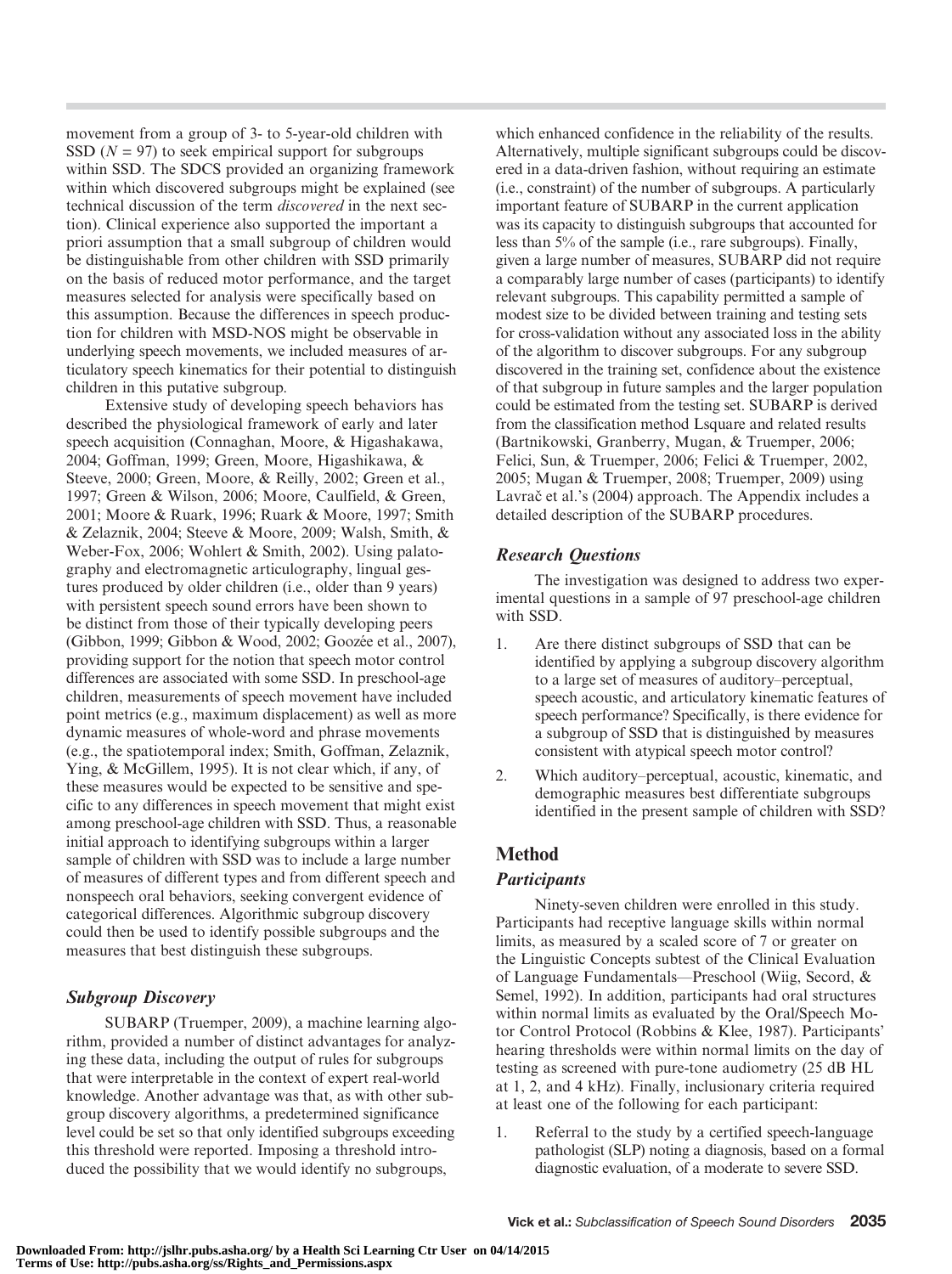2. Classification as SD using SDCS procedures, including an error profile from the 100 first-occurrence words in the child's conversational speech sample. At the time these classifications were made, the SDCS software did not include classification algorithms for MSD or any of the three subgroups shown in Figure 1.

On the basis of SDCS criteria, 61 (63%) of the 97 participants were classified as SD, 12 (12%) were classified as normal or normalized speech acquisition (NSA), and 24 (25%) were classified as between NSA and SD (NSA–SD). Children who were included solely on the basis of the SLP's judgment of moderate to severe SSD (i.e., without a congruent diagnosis using the SDCS) provided variance to the sample that was meant to reflect the true population of children being treated for SSD (i.e., most children seen clinically are not classified using the SDCS but are diagnosed using the expert opinion of a SLP).

Participants were 36 to 59 months old ( $M = 46$  months,  $SD = 4$  months). Consistent with prior findings of a 2:1 ratio of boys to girls with SD (Campbell et al., 2003), 66 (68%) of the children in the present sample were male. All participants were monolingual speakers of English from the Pittsburgh, Pennsylvania, metropolitan area. A questionnaire adapted from Tomblin (1989) was administered to determine the presence of a developmental communication disorder in participants' first-degree relatives. Of the sample,  $34\%$  ( $n = 33$ ) had a positive family history of communication disorders, which was slightly higher than that reported in prior samples (28.1%; Campbell et al., 2003).

## Tasks

Measures of performance on five speech and nonspeech tasks from a larger protocol were included in the analyses. The tasks and the rationale for inclusion are described in Table 1. Measures of nonspeech tasks (i.e., chewing and vertical jaw oscillation) were included because these measures were found to be sensitive to differences in developmental subgroupings of preschool children with typical speech (Vick et al., 2012).

## Data Acquisition

During acquisition of the kinematic data, children were seated in a Rifton positioning chair fitted with a table. They were instructed to sit upright and to keep their hands on the table, holding a plush toy to avoid hand and arm movements, which might have introduced artifacts into the speech movement data. As described in Table 1, tasks used for acquisition of speech data were elicited via imitation of recorded adult female model productions. Nonverbal tasks were elicited via instructions to the child (chewing or imitation [silent vertical jaw oscillation]). To acquire the conversational speech sample, participants engaged in a play session with an experimenter without restrictions on position or movement. The play session took place before the placement of the markers for kinematic tracking. The examiners followed a standard SDCS protocol to obtain conversational speech samples about events in the participant's lives (e.g., Shriberg, Potter, & Strand, 2011).

Audio data. Audio recordings of the session were obtained using a lapel-style wireless microphone (Shure model UI-UA) affixed to the child's forehead with surgical tape. This placement provided a fixed microphone-to-mouth distance. When the child would not tolerate this placement, the microphone was taped to the headrest of the chair. The signal from the microphone was amplified using a Mackie 12-channel mixer (Model 1202-VLZ Pro). The amplified signal was recorded with a video recorder (Panasonic, AG-1980) and then filtered for antialiasing and digitized with the video signal at a sampling rate of 44.1 KHz.

Video (articulatory) data. Vertical movement records of the upper lip, lower lip, and jaw were extracted from the video recordings. An infrared camera and light source (Burle, TC351A) were used to record the movement of small (3-mm), flat, circular reflective markers attached in the midline of the child's upper lip, lower lip, and jaw (above the mental symphysis). Additional markers were placed on the tip of the nose and the bridge of the nose to provide landmarks for correction of head movement, which was accomplished algorithmically by the motion tracking software. A reference frame with two markers, 2 cm apart, was affixed to each child's forehead to calibrate distance. Each video was reviewed and logged, and task events were digitized for subsequent parsing and analysis. Two independent computer-based movement tracking systems were used to extract position in the frontal plane (i.e., vertical and lateral positions) of the markers in Cartesian coordinates from the digitized video recordings. The first was Version 6.05 of Motus (Peak Performance). The second was DS-MTT Version 2 by Henesis, a custom MATLAB routine created for movement tracking for this project, which was developed later in the data acquisition phase to improve the rate of data processing. Intersystem reliability was confirmed using 15% of the data with both systems, which yielded high concordance (>90%). The sampling rate for the kinematic data was 60 Hz. The movement records for the upper lip, lower lip, and jaw were low-pass filtered ( $f_{lp} = 15$  Hz) forward and reverse with a digital, zero-phase shift, third-order Butterworth filter. In addition, the best straight-line linear trend was removed from each displacement record to correct for very low frequency artifact.

#### Data Processing and Standardizing

All parsing and transcription of the data were completed with blinding as to the diagnostic status of the participants. Data were parsed in accordance with a parallel data set from preschool-age children with typical speech acquisition described in a prior report (Vick et al., 2012); the temporal overlap of these analyses reduced potential bias arising from the researcher's knowledge of a participant's diagnosis.

Acoustic parsing. Each imitation of a target stimulus was parsed with reference to the audio signal from the video recorder. The experimenter listened to and inspected the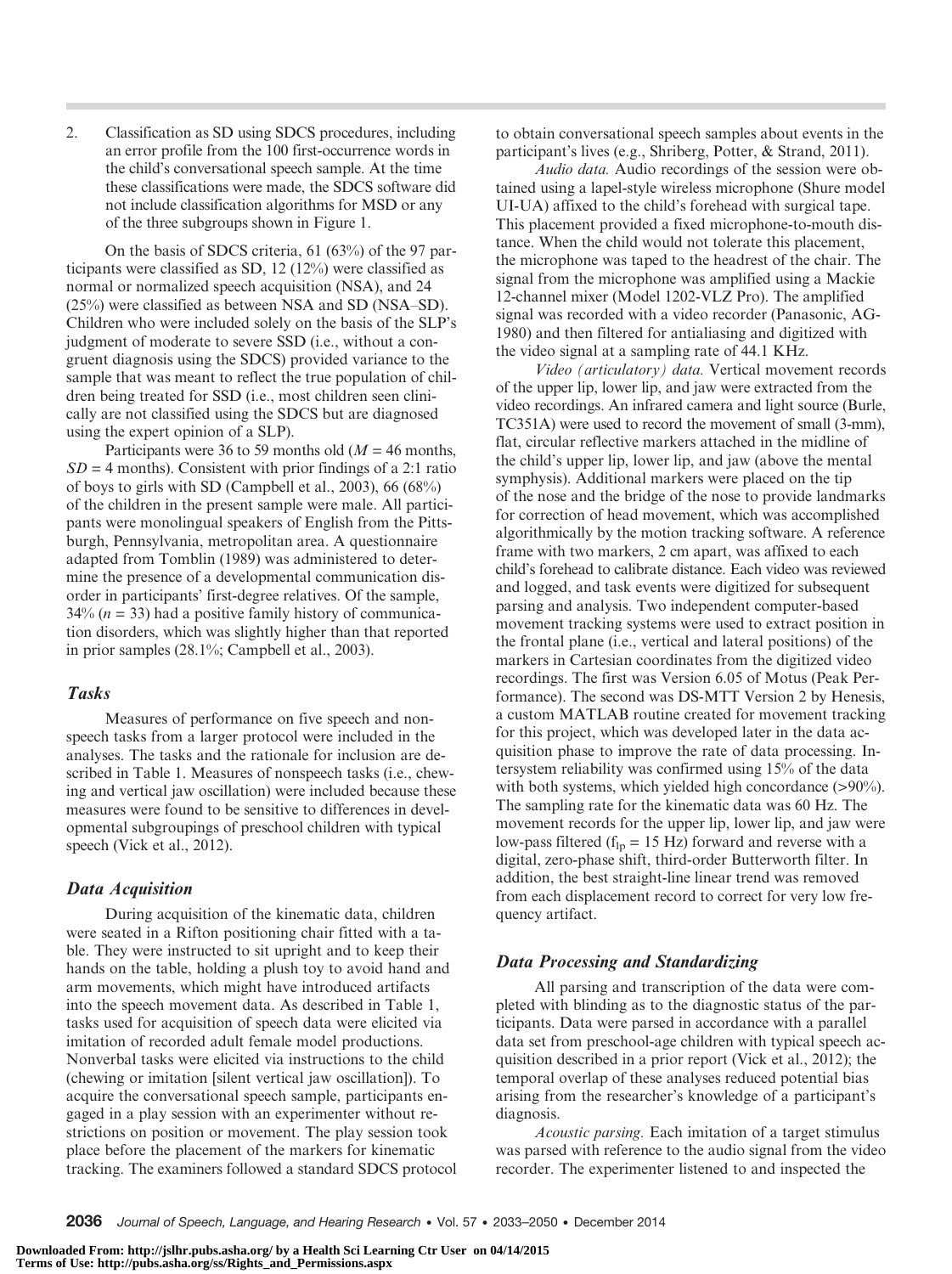#### Table 1. Tasks completed by all participants.

| Task                            | Description and goal                                                                                                                                                                                                                                                                                                                                                                                                                                                                                                                                                                                                                                                                                | <b>Stimuli</b>                                         |
|---------------------------------|-----------------------------------------------------------------------------------------------------------------------------------------------------------------------------------------------------------------------------------------------------------------------------------------------------------------------------------------------------------------------------------------------------------------------------------------------------------------------------------------------------------------------------------------------------------------------------------------------------------------------------------------------------------------------------------------------------|--------------------------------------------------------|
| Conversational<br>speech sample | Participants engaged in play session to evoke a 15-min sample. Narrow transcription<br>of audio recording as well as error analysis of 100 first-occurrence words were<br>completed in PEPPER (Shriberg, Allen, McSweeny, & Wilson, 2001). Provided all<br>data for production phonology and the single measure of language production<br>(average words per utterance).                                                                                                                                                                                                                                                                                                                            | Age-appropriate toys were<br>used to elicit the sample |
| Lexical stress task             | Five imitations of each of two lexical stress (trochaic and iambic) bisyllables in CVCV<br>context. Six words (baba, mama, and papa in trochaic and iambic stress) were<br>produced, with five repetitions of each bisyllable imitated in a row. Provided<br>perceptual, acoustic, and kinematic data for each production as well as measures<br>of acoustic and kinematic variability on multiple repetitions.                                                                                                                                                                                                                                                                                     | Recorded adult female model                            |
| Nonword repetition<br>task      | Four words from the Syllable Repetition Task (Shriberg et al., 2009). The nonwords<br>were bada, bama, bamana, and manaba, produced with equal stress. Five<br>repetitions of each target production were presented to each participant,<br>alternating with the participant's imitation of the model. The same token was<br>imitated five times before progressing to the next token. Provided information<br>about speech processing in increasingly complex contexts (two- and three-syllable<br>nonwords). Contained only four of the Early 8 consonants and a single low back<br>vowel. Multiple repetitions of each nonword allowed for measurement of acoustic<br>and kinematic variability. | Recorded adult female model                            |
| <b>NS</b> tasks                 | The NS tasks included two trials of chewing a cracker and five trials of silent vertical<br>jaw oscillations. The tasks provided measures of maximum mandibular<br>displacement in NS context as well as measures of NS cyclic kinematic variability.                                                                                                                                                                                                                                                                                                                                                                                                                                               | Live adult, female model                               |

waveform of each segment and roughly parsed the onset and offset of the entire production using a graphical user interface of a custom-scripted MATLAB algorithm. The algorithm subsequently added 50 ms to the beginning and end of the parsed signal to ensure inclusion of complete acoustic information for later perceptual judgments.

The vowels of individual syllables were then closely parsed for acoustic analyses. The vowel onset was defined as the first positive-going zero crossing in the signal when the waveform became periodic (i.e., vocalic); the offset was defined as the final negative-going zero crossing in the periodic signal associated with the vowel. The audio record was accompanied by a trace of the signal amplitude. To automate parsed landmarks, an amplitude threshold at 15% of the maximum amplitude produced was overlaid on the amplitude envelope. The intersection of the amplitude envelope and the 15% threshold was used to identify the beginning and end of each vowel. User-selected landmarks were "snapped" to this intersection by the algorithm. Audio playback assisted users in completing fine acoustic parsing. Panel A of Figure 2 depicts the acoustic parsing user interface.

Jaw, upper lip, and lower lip kinematic parsing. For the speech tasks, movement trajectories were obtained for the markers on the upper lip, lower lip, and jaw. Velocity zero crossings in the vertical jaw displacement record were used to parse the onset and offset boundaries of all three (upper lip, lower lip, and jaw) position traces (Green et al., 2000). The velocity of vertical jaw position was derived from the position record, and zero crossings were displayed as vertical lines over the displacement record. The onset boundary was operationally defined as the last negativetraveling zero crossing in the velocity waveform before jaw

depression for the vowel; the first velocity zero crossing during jaw depression for the final syllable was used to mark the offset boundary. The time indices for these onset and offset boundaries were used to parse the displacement trajectories for the upper and lower lip. Panel B of Figure 2 depicts the speech task kinematic parsing interface.

Because the movement of the jaw contributes substantially to the displacement of the lower lip, the displacement of the marker on the lower lip represented the combined movement of the lower lip and the jaw. Accordingly, the jaw displacement signal was subtracted, sample by sample, from the lower lip displacement signal. The resulting trajectory was the record used to represent lower lip movement (Green et al., 2000).

Nonspeech task parsing. For the nonspeech tasks, measures were based only on the position trace from the jaw. Chewing or vertical jaw oscillation samples that had fewer than three cycles or exhibited movement artifact were excluded from the analyses. First and last chewing cycles were removed from each chewing trial as well. Because the measures for these tasks included cycle-to-cycle measures, each cycle was demarcated. Jaw elevation–depression–elevation (open–close) cycles were parsed algorithmically, marking each cycle boundary at its peak elevation (identified by the associated zero velocity point). Because of the irregular displacement signal associated with molar contact during chewing, numerous zero crossings in the velocity record occurred during some instances of jaw elevation. In these cases, the algorithm specified the rightmost zero crossing as the cycle onset–offset boundary. Occasionally, the algorithm would yield a false positive or false negative boundary selection, in which case the user was able to modify the selections in the interface by either adding or subtracting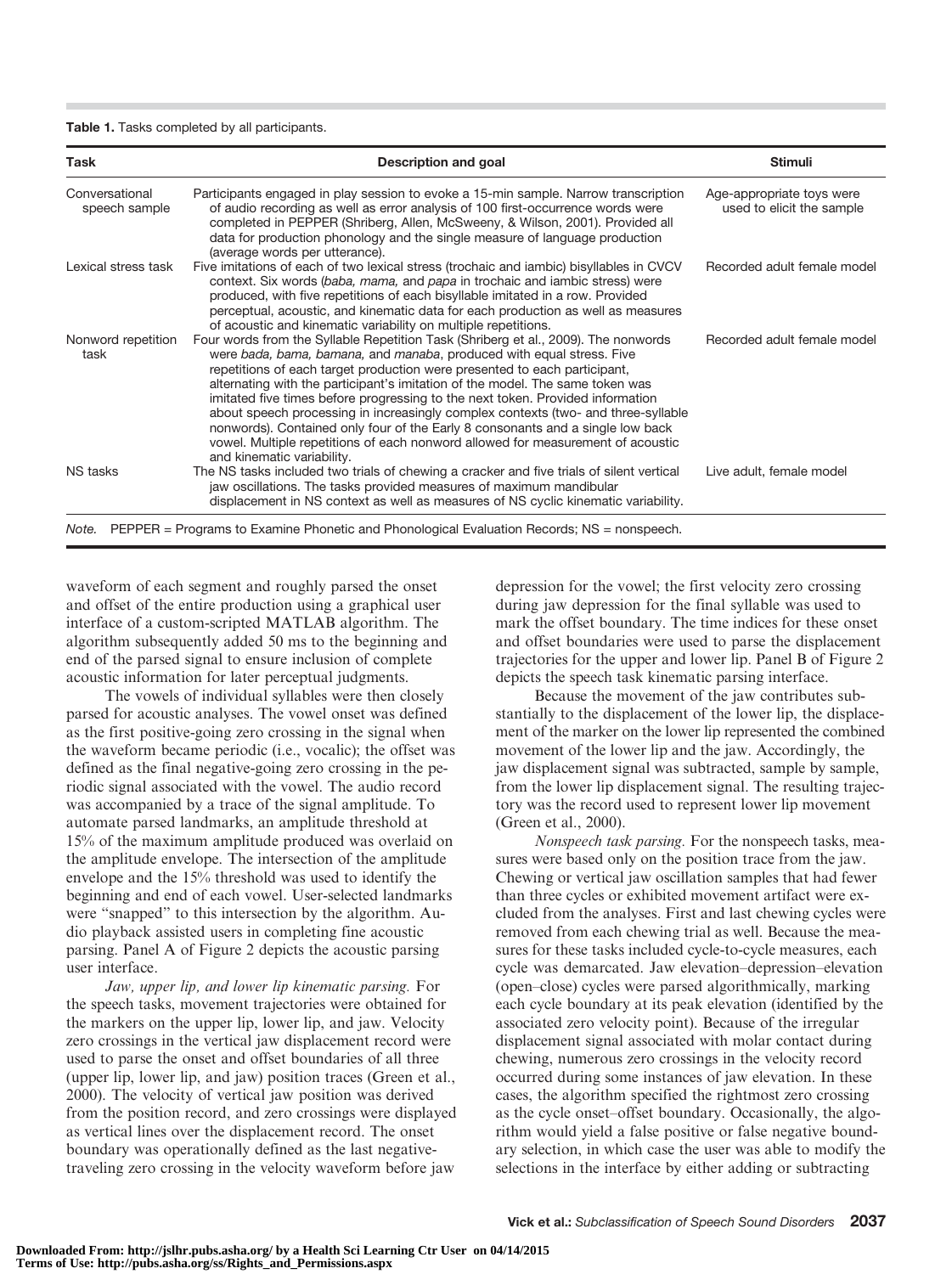Figure 2. Panels A and B plot acoustic and kinematic data, respectively, for an iambic production of baba. In Panel A, the amplitude envelope is plotted in solid black, and 15% of the maximum amplitude is plotted as a dashed line. The beginning and end of vowels were parsed algorithmically at the intersection of these lines. Panel B is a plot of the vertical displacement of the jaw marker for the same production. The vertical lines are the velocity zero crossings used to parse the kinematic signals. Panel C shows the vertical displacement of the jaw of the same participant while chewing a cracker. Asterisks mark the closing landmarks that were selected algorithmically for the trial. RMS = root-mean-square.



points. Panel C of Figure 2 depicts the non–speech task kinematic parsing interface.

Spontaneous speech sample transcription and analysis. All data acquisition, data reduction, and data analyses of the conversational speech sample used well-developed procedures for research in pediatric SSD (Phonology Project Laboratory Manual; unpublished). Narrow phonetic transcription of the continuous speech samples was completed by two experienced transcribers using procedures described by Shriberg et al. (2010b). The procedure included perceptual use of diacritics sensitive to articulatory place, manner, voicing, duration, and force. For instance, the check symbol in the Clinical Phonetics system of diacritics was used to indicate weakened articulatory force, most frequently for weakly ploded voiceless stop consonants, which are common signs in structural (e.g., velopharyngeal incompetence) and motor (e.g., subtypes of dysarthria) SSD. In a study of transcription reliability for children with SD that included 10 children from the present study, point-to-point interjudge and intrajudge agreement were 86.7% and 91.8%, respectively (Shriberg et al., 2010b). In that study, some estimates of consonant and vowel transcription agreement were in the mid-60% range, values that have also been reported in prior estimates of broad and narrow phonetic transcription agreement (McSweeny & Shriberg, 1995; Shriberg et al., 1997a; Shriberg & Lof, 1991; Shriberg et al., 2005). The

Shriberg et al. (2010b) estimate referenced previously reported that agreement for narrow transcription averaged 6.1% lower than agreement for broad phonetic transcription. One agreement estimate for the transcription system used in the present study indicated that the standard error of measurement was approximately  $4\%$  (Shriberg et al., 1997b). Thus, there are commonly acknowledged constraints on speech data from phonetic transcription; see Shriberg et al. (2010b) for comparable constraints on the reliability of some types of acoustic data.

Perceptual analyses. Perceptual analyses of the lexical stress task and the nonword repetition tasks were completed using the parsed audio signals. In the lexical stress perceptual task, audio files for each child's productions of each of the bisyllables were presented in randomized order in blocks of 10 participants (i.e., about 300 audio files in each test block). Two listeners (graduate students in speechlanguage pathology) assessed whether each item was produced with the intended phonemic target and identified which syllable was stressed (first, second, or both, when even stress was perceived). All 2,617 contrastive stress productions were judged by two listeners. Joint probability concordance between the two listeners was 89.1%. As can be seen in Table 2, average phonemic accuracy was comparable for trochees (78.8%; 1,066/1,352) and iambs (73.8%; 934/1,265); however, average accuracy of imitative stress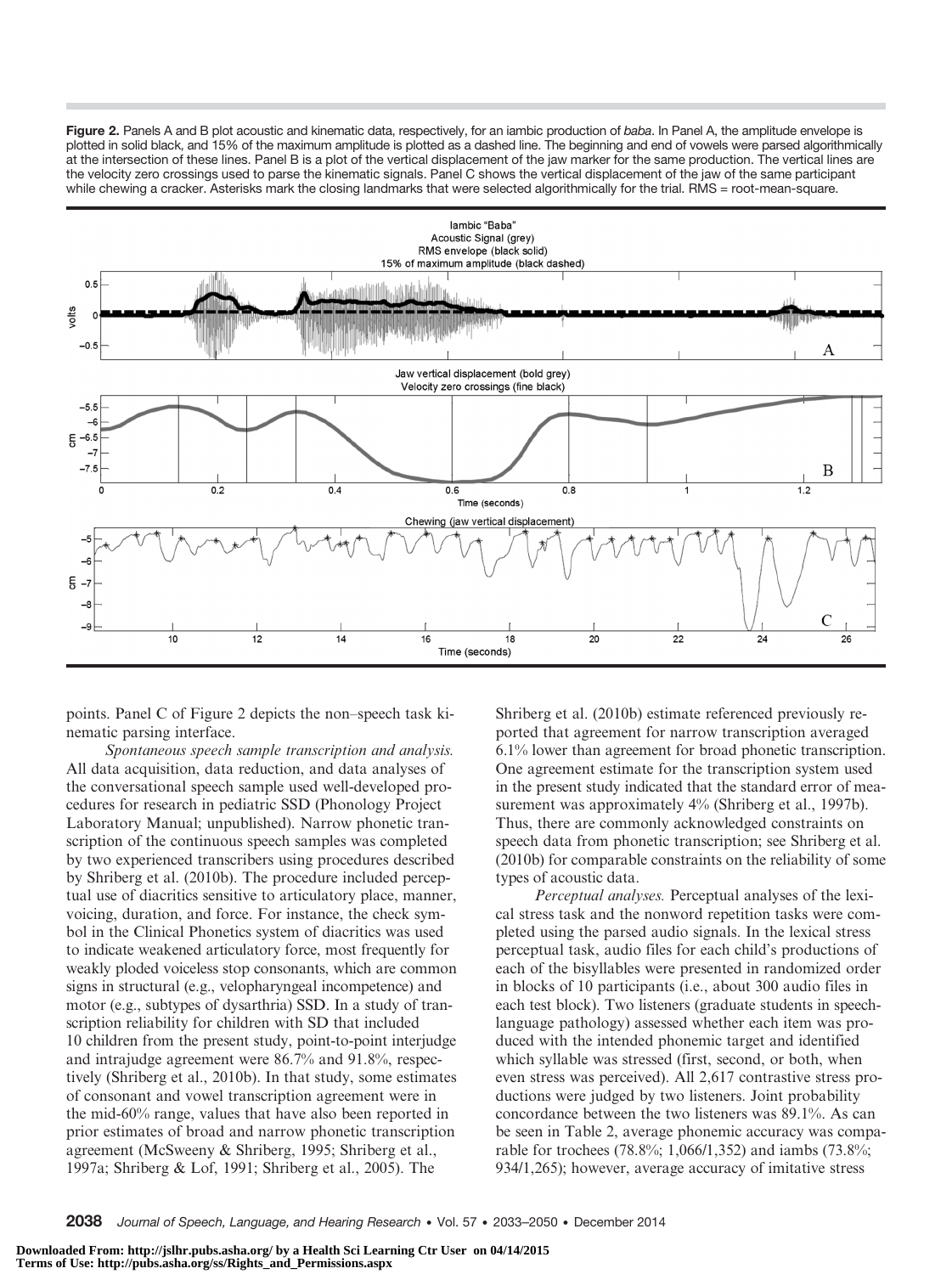Table 2. Perceptual analysis of lexical stress and nonword repetition tasks.

| <b>Type and</b><br>word | Attempted,<br>n | <b>Phonemes correct</b> |                | <b>Stress correct</b> |                | Overall     |                |
|-------------------------|-----------------|-------------------------|----------------|-----------------------|----------------|-------------|----------------|
|                         |                 | $\mathbf n$             | % of attempted | $\mathbf n$           | % of attempted | $\mathbf n$ | % of attempted |
| Trochee                 |                 |                         |                |                       |                |             |                |
| baba                    | 447             | 350                     | 78.3           | 358                   | 80.1           | 304         | 68.0           |
| mama                    | 446             | 366                     | 82.1           | 373                   | 83.7           | 335         | 75.1           |
| papa                    | 459             | 350                     | 76.3           | 356                   | 77.6           | 289         | 63.0           |
| Total                   | 1,352           | ,066                    | 78.9           | 1,087                 | 80.4           | 928         | 68.6           |
| lamb                    |                 |                         |                |                       |                |             |                |
| baba                    | 427             | 315                     | 73.8           | 269                   | 63.0           | 233         | 54.6           |
| mama                    | 423             | 333                     | 78.7           | 245                   | 57.9           | 223         | 52.8           |
| papa                    | 415             | 286                     | 68.9           | 245                   | 59.0           | 193         | 46.5           |
| Total                   | 1,265           | 934                     | 73.8           | 759                   | 60.0           | 649         | 51.3           |
| Nonword                 |                 |                         |                |                       |                |             |                |
| bada                    | 476             | 366                     | 76.9           | <b>NA</b>             | <b>NA</b>      | 345         | 72.5           |
| bama                    | 466             | 266                     | 57.1           | <b>NA</b>             | <b>NA</b>      | 246         | 52.8           |
| bamana                  | 468             | 169                     | 36.1           | <b>NA</b>             | <b>NA</b>      | 158         | 33.8           |
| manaba                  | 444             | 113                     | 25.5           | <b>NA</b>             | <b>NA</b>      | 99          | 22.3           |
| Total                   | 1,854           | 914                     | 49.3           | <b>NA</b>             | <b>NA</b>      | 848         | 45.7           |
| <b>Grand total</b>      | 4,471           | 2,914                   | 66.2           | 1,846                 | 70.5           | 2,425       | 54.2           |

Note. Includes number attempted and judged accuracy of phonemics and stress. Overall refers to the productions that were suitable for all measures in the analysis, which required correct phonemics and stress, as well as viable kinematics (i.e., without movement artifact). NA = not applicable.

was better for trochees (80.4%; 1,087/1,352) than for iambs  $(60.0\%; 759/1, 265)$ . The phonemic accuracy of the nonword repetition task productions was judged blindly (i.e., to production, participant, and diagnostic status) using an openset, broad phonemic transcription task. No judgment of the lexical stress of these productions was completed. The items were presented to listeners randomized across participants and production types. Three listeners judged each production. Transcription decisions used a best-two-of-three criterion (i.e., agreement by at least two of the three judges). This criterion was reached for 95.2% (1,765/1,854) of the productions. For the remaining productions, the raw video file was reviewed by a single judge to finalize transcription. Forty-nine percent (914/1,854) of the nonwords were judged to be phonemically correct. Phonemic accuracy decreased through the experimental paradigm from the first-attempted, two-syllable productions to the final three-syllable productions, with a drop in accuracy from the two-syllable (88.1%; 616/699) to the three-syllable (30.9%; 282/912) productions (bada, 76.8% [366/476]; bama, 57.1% [266/466]; bamana, 36.1% [169/468]; and manaba, 25.4% [113/444], in the order produced in the protocol). Details for phonemic accuracy are reported in Table 2.

## **Measures**

Fifty-three continuous and three categorical variables were processed for inclusion in the analysis. The measures sampled four levels of observation, including auditory– perceptual, acoustic, kinematic, and demographic domains. This broad range of observations was predicated by the need to avoid a priori assumptions of the number or types of groups that might emerge from the analysis. Each domain included a number of redundant measures for each type of

speech production (i.e., two- or three-syllable productions), which yielded overlapping samples of similar measures from verbal productions across levels of difficulty. For some participants, for instance, behavioral performance was similar for both two- and three-syllable productions, whereas for others, performance decreased substantially with the added complexity of a three-syllable imitation. In addition, although numerous measures have been reported, we did not know which of the contributing measures would be most effective in identifying emergent groups of preschool children with SSD. Descriptions of each measure can be found in the supplemental materials. Means and standard deviations for each measure are reported in Supplemental Table 1.

## Subgroup Discovery

To identify previously unknown subgroups, the entire data set was input to the SUBARP algorithm. Details regarding the algorithm can be found in the Appendix, and a schematic of the algorithm using a simple data set can be found in Figure 3. Each participant in the present data set was assigned a case number, consecutively from the date of admission to the study. To initiate SUBARP, odd-numbered cases were put in the training set and evennumbered cases were assigned to the testing set (see Step 1 in Figure 3), with a net of 49 cases in the training set and 48 cases in the testing set.

Targets and attributes. Whereas only one of the five measures in the example in Figure 3 was assigned as a target (i.e., color), 34 of the 53 measures from the data were assigned as targets and the remaining 19 measures were designated nontarget attributes. In SUBARP, target measures become the primary defining attributes of any discovered subgroup. For this reason, only measures that would be of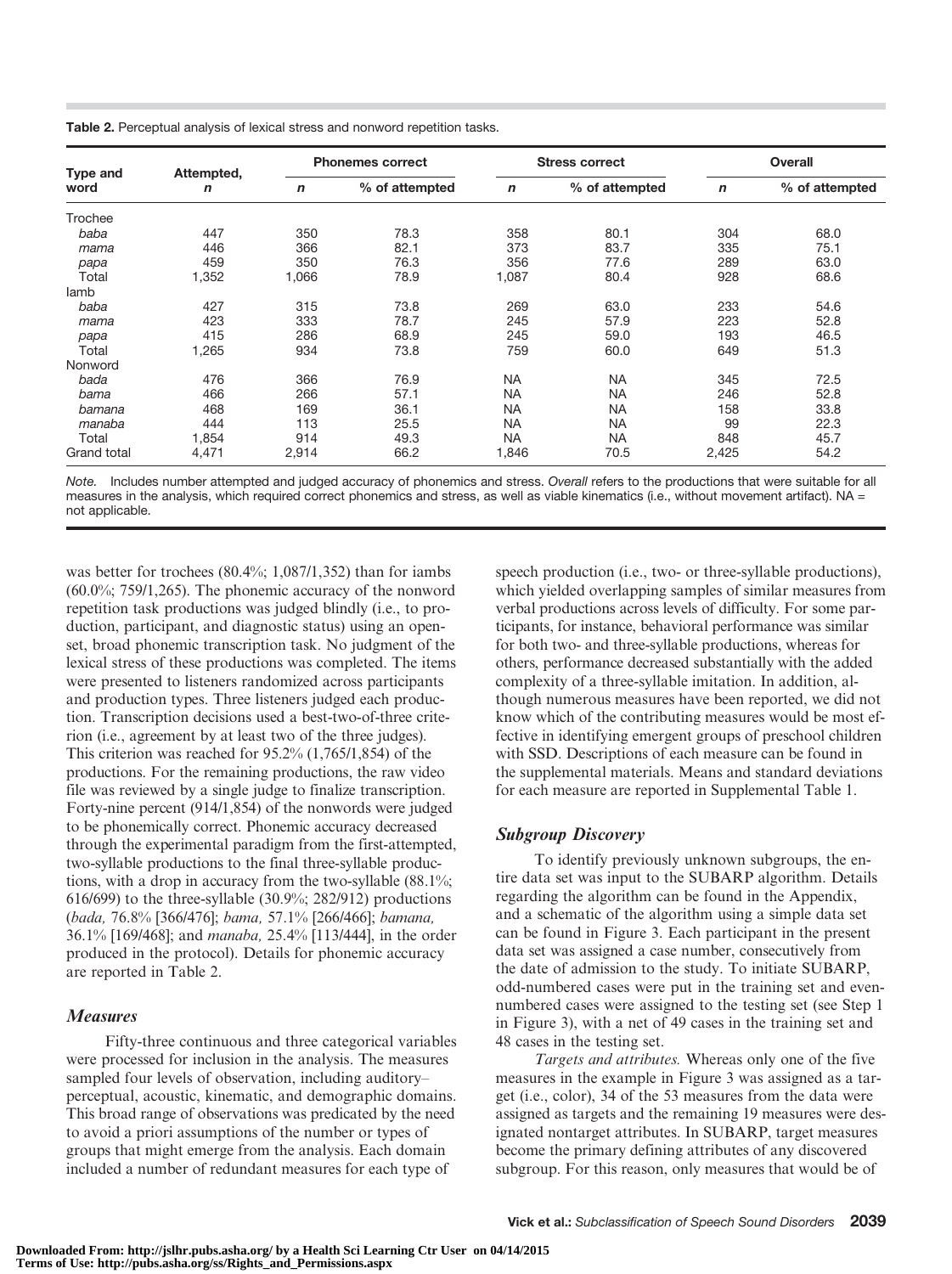Figure 3. Schematic of the SUBARP algorithm that documents the steps taken to discover subgroups. In the schematic, apples are used as a simple example. A full explanation of SUBARP can be found in the Appendix. Specific sections of this explanation are referenced in each section of the schematic.



interest as defining attributes are selected as targets. For instance, in this experiment in which a subgroup was sought whose members had deficits in speech motor control, measures of articulatory variability were of interest as targets, whereas demographic measures, such as age, were not. To further refine the model, we only included as targets measures for which we had data from the largest number of cases. For example, because most children in the sample produced two-syllable tokens that could be analyzed, measures of performance on two-syllable productions were included as targets. Three-syllable tokens, which were not

produced by as many children, were submitted to SUBARP as nontarget attributes. For highly correlated measures that resulted from the Programs to Examine Phonetic and Phonological Evaluation Records (PEPPER) analysis (e.g., percentage of consonants correct and revised percentage of consonants correct) the revised version was selected as the target. As defined in the Appendix, the revised versions do not count distortions or allophonic variations as errors and are more sensitive to differences in development and diagnostic groups (Campbell, Dollaghan, Janosky, & Adelson, 2007; Shriberg et al., 1997b).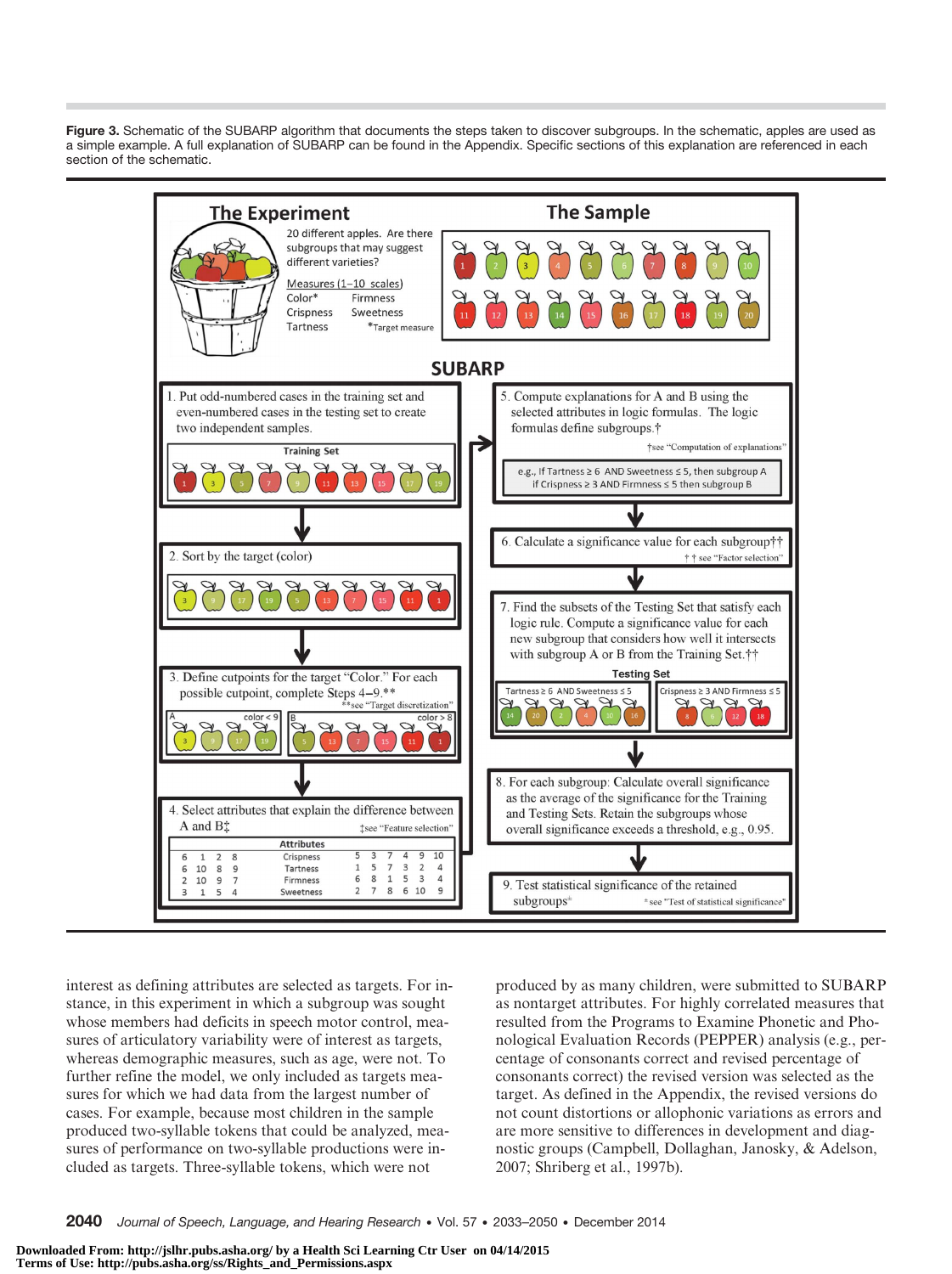Each target measure was run through the SUBARP algorithm iteratively as detailed in Figure 3. During each iteration, other target measures served as nontarget attributes from which logic rules could be generated for each subgroup.

Running SUBARP. Discretization of each target occurred after SUBARP sorted the records in ascending order for the value of the target (see Step 2 in Figure 3). For the discretization of targets, SUBARP was set to use as many as 50 cut-points for each target. Given 49 training records, this meant that SUBARP evaluated all possible cut-points for each target. SUBARP created and evaluated 1,209 subgroups, each being defined by a rule involving a target measure and two modifying rules involving attribute measures (see Steps 4 and 5 in Figure 3). Preliminary testing suggested that rules with one target and two attributes were most interpretable. SUBARP used a compound measure of significance that calculated (a) the proportion of cases that fulfilled the target rule that also fulfilled the additional attribute rules and (b) the likelihood that a similar group could be generated using a random process (see Step 6). Each significance value was calculated twice, once for the training data and once for the testing data (see Step 8). The average of the resulting two significance values was the overall significance of the subgroup. Subsequently, a binomial probability test was completed, resulting in a value ranging from 0 to 1 (see Step 9). This test determined the extent to which the target and attribute variables were related. Smaller values suggested closely related target and attribute values. For details of these computations, see the Appendix.

Selection of SUBARP solutions. Only solutions with an overall significance of .95 or greater were retained, which resulted in 13 potential subgroups for the present data. Next, 11 subgroup solutions were eliminated from consideration because they intersected with other solutions (i.e., same targets and attributes but different cut-points) and were less significant; although these solutions were statistically significant, they were redundant permutations of the resulting two subgroups. Thus, the target and attribute rules in Table 3

Table 3. Target and attribute (measures) rules defining each subgroup and overall significance after subgroup identification using both the training and testing sets.

| Group and target-attribute rules                                                                      |                     |  |  |
|-------------------------------------------------------------------------------------------------------|---------------------|--|--|
| Subgroup A                                                                                            |                     |  |  |
| Target: Proportion of tasks attempted                                                                 | > 72                |  |  |
| Attribute 1: Proportion of tasks with correct phonemes                                                | >36                 |  |  |
| Attribute 2: Proportion of iambic targets imitated with<br>correct stress                             | > 17                |  |  |
| Overall significance                                                                                  | .95                 |  |  |
| Binomial probability                                                                                  | .0006               |  |  |
| Subgroup B                                                                                            |                     |  |  |
| Target: Proportion of iambic targets imitated with<br>correct stress                                  | < 17                |  |  |
| Attribute 1: Proportion of tasks attempted                                                            | &72                 |  |  |
| Attribute 2: Mean upper lip maximum displacement (cm)<br>Overall significance<br>Binomial probability | > 20<br>.99<br>.036 |  |  |

defined the remaining two subgroups, which made up the results of the SUBARP analysis for the present data. The significance levels obtained for each of the two subgroups (.95 for Subgroup A and .99 for Subgroup B) suggested that each rule set identified a distinct subgroup (i.e.,  $\langle 5\%$ ) probability of finding these groups by chance). The significance values (i.e.,  $p < .05$ ) from the binomial probability test suggested a high degree of interrelatedness between the target and attribute values specified in the rules, meaning that the combined attributes had high predictive value for the targets.

The proportions of participants in the training and testing sets of each subgroup were compared with a twoproportion z test to confirm that these split samples were not statistically different and that their sizes provided a reliable estimate of population prevalence. To estimate the range of population prevalence for the two subgroups, 95% confidence intervals (CI) were calculated on the overall proportion of participants in each group.

Statistical analyses of subgroups. The SUBARP rules for membership specified the level of performance on six measures that was necessary and sufficient to be included in one of the two emergent subgroups. Performance on the original 53 continuous measures by members of the two subgroups was compared using independent  $t$  tests. To adjust the alpha level for multiple comparisons, the threshold for statistical significance was set at  $p < .0007$ . The proportions of each subgroup falling within each of the categories of the dichotomous qualitative measures (i.e., sex and family history) were compared using chi-square tests. Forward-stepping discriminant analysis (DA) was used to characterize and graphically represent the two groups using the 47 continuous behavioral, acoustic, and kinematic measures that were not the target and attribute measures used to identify the subgroups with SUBARP. Thirteen participants were not classified in either of the two subgroups. These participants' performance was also graphically represented using the DA.

## **Results**

Two subgroups emerged from the SUBARP analysis as statistically significant. The first subgroup, termed Group A  $(n = 74)$ , consisted of the majority  $(76.2\%)$  of participants in the sample, and the second subgroup, termed Group B  $(n = 10)$ , made up 10.3% of the sample. A total of 13 participants (13.4%), termed not classified (NC), were not classified using the SUBARP routine. Supplemental Table 1 includes group-based performance data for each of the original 53 continuous measures and Table 3 provides the target and attribute rules that defined both subgroups.

DA was used to evaluate pairwise differences between Groups A and B on each of the 53 continuous measures; this analysis yielded a single linear DA factor. The DA factor in this approach is the linear combination of measures that provided the best separation between members of Group A and members of Group B. Each contributing measure from the model has an associated correlation with the DA factor so that it is possible to identify which measures best discriminated between the two groups.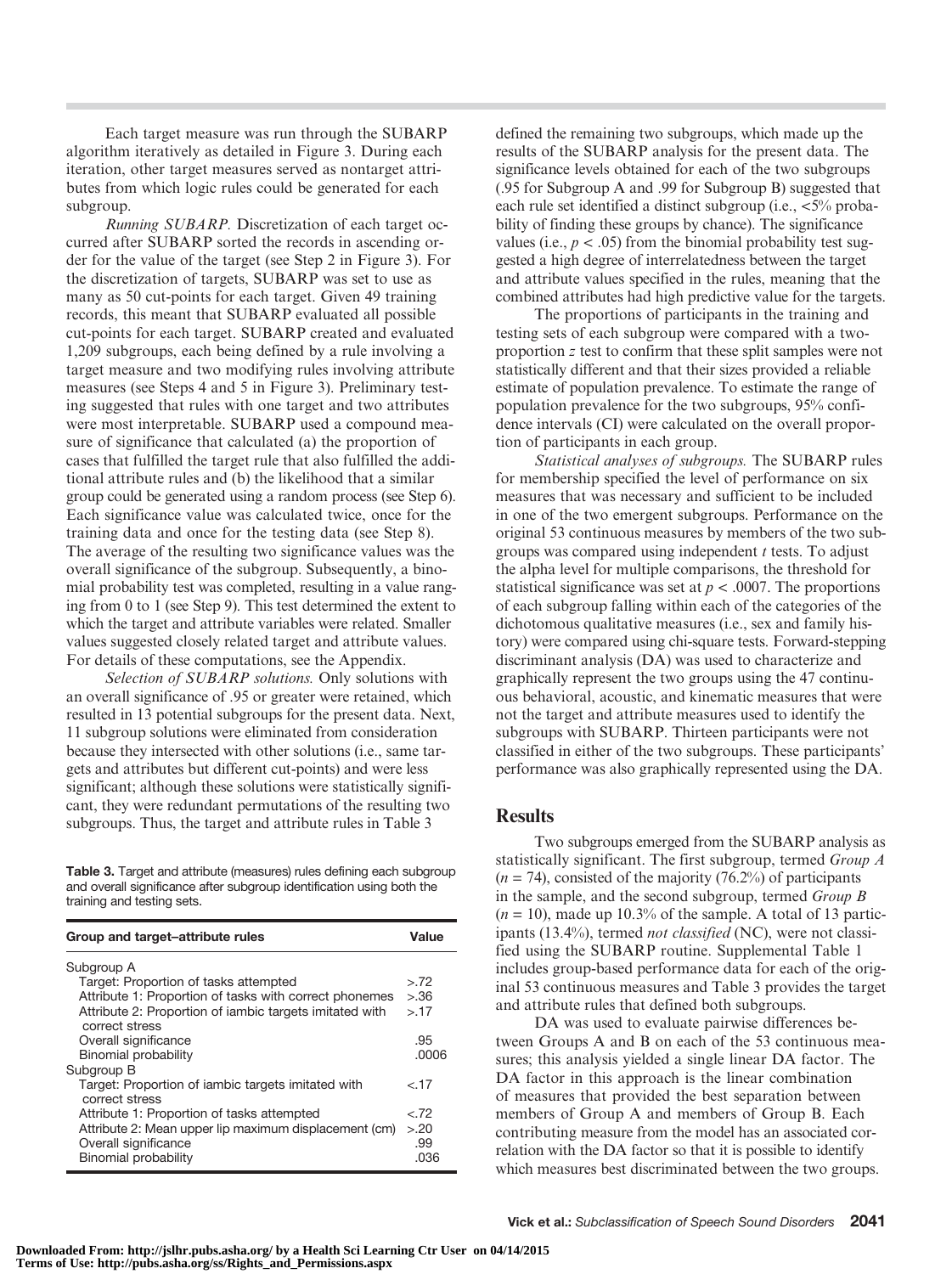Significant correlations between the DA factor and the continuous measures are presented in Table 4. Figure 4 depicts the performance of each participant on the continuum of the DA factor. Participants with a high DA factor score (Group B participants) had high scores on the measures that had a positive correlation with the DA factor; participants with a low DA factor score (Group A participants) had high scores on the measures that had a negative correlation with the DA factor. For example, participants in Group A had a high proportion of tasks with accurate phonemics and no kinematic artifact, and the associated productions tended to be produced with correct lexical stress and phonemics; these measures were negatively correlated with the DA factor. These associations permitted more detailed descriptions of the individual group characteristics.

## Group A Characteristics

Of the 74 participants in Group A, 48 (64.9%) were male, which was not significantly different from the proportion of boys in the entire sample,  $\chi^2(1) = 0.48$ ,  $p = .49$ . The mean age of Group A members was 46.7 months (Index 52 in Supplemental Table 1), which was not statistically different from that of Group B (42.5 months),  $t(82) = -1.996$ ,  $p = .049$ . Of the total sample of 97 children, 33 (34%) had a positive family history of communication disorders; 21 of the members (28.4%) of Group A had a positive family history of communication disorders, which did not differ significantly from the percentage in the whole sample,  $\chi^2(1) = 1.04$ ,  $p =$ .31. Of the total sample of 97 children, 13 (13.4%) were classified as NSA by the SDCS. Ten children in Group A were classified as NSA (13.5%); this relative proportion was independent of group membership (i.e., Group A or B),  $\chi^2(4) = 3.77$ ,  $p = .44$ . As predicted by the rules in SUBARP that defined Group A membership, and compared with Group B, individuals in Group A attempted more of the target tasks (Index 1),  $t(82) = −22.57, p < .0001$ ; produced more phonemes accurately (Index 2),  $t(82) = -8.65$ ,  $p <$ .0001; and imitated iambic stress with greater accuracy (Index 4),  $t(82) = -9.66$ ,  $p < .0001$ . Performance for this group also exceeded that of Group B on the other measures Figure 4. Discriminant analysis (DA) results: Selected measures that were positively correlated with Factor 1 appear on the right side of the graph, and selected measures that were negatively correlated with Factor 1 appear on the left side of the graph. NC = not classified.



of task accuracy, including imitation of trochaic stress (Index 3),  $t(82) = -6.1$ ,  $p < .0001$ , and the overall proportion of tasks that were produced without phonemic errors and with usable kinematics (Index 5),  $t(82) = -6.88$ ,  $p <$ .0001. Most strikingly, the kinematic variables were a distinguishing characteristic of Group A compared with Group B.

The proportion of participants in the testing set who met the performance criteria for Group A was not significantly different from that of participants in the training set ( $z = 1.18$ ,  $p = .99997$ ), which supported the suggestion that the overall sample proportion (76.3%) was a good estimate of the population prevalence of children with SSD with characteristics like those of Group A. The estimated 95% prevalence range for children with SSD whose

Table 4. Significant positive and negative correlations of specific measures with discriminant analysis (DA) factor.

| <b>Measure</b>                                                   | DA factor r | Overall, <i>M (SD)</i> | Group A, M (SD) | Group B, M (SD) |
|------------------------------------------------------------------|-------------|------------------------|-----------------|-----------------|
| Proportion with no phonetic errors and good kinematics (Index 5) | $-.654$     | 0.54(0.23)             | 0.63(0.17)      | 0.28(0.21)      |
| Proportion trochees with correct stress (Index 3)                | $-.603$     | 0.80(0.26)             | 0.88(0.15)      | 0.47(0.44)      |
| Acoustic variability of iambic stress marking (Index 9)          | $-.290$     | 43.21 (20.04)          | 42.97 (17.88)   | 27.98 (15.49)   |
| Age (Index 52)                                                   | $-.233$     | 46.02 (6.36)           | 46.70 (6.30)    | 42.60 (5.80)    |
| Intelligibility Index (Index 50)                                 | $-.227$     | 88.42 (11.28)          | 90.12 (10.00)   | 83.52 (6.38)    |
| Trochees—jaw convergence index (Index 35)                        | .258        | 22.78 (4.90)           | 22.43 (4.51)    | 25.81 (4.42)    |
| Variability of lower lip maximum displacement (Index 18)         | .278        | 38.99 (10.61)          | 37.06 (7.86)    | 44.36 (15.34)   |
| Two-syllable word duration (Index 10)                            | .318        | 11.27 (3.24)           | 11.15 (2.52)    | 12.22 (5.12)    |
| Variability of upper lip maximum displacement (Index 17)         | .429        | 43.49 (15.07)          | 40.02 (12.85)   | 57.30 (14.90)   |
| Variability of jaw maximum displacement (Index 19)               | .511        | 34.87 (10.35)          | 32.14 (7.64)    | 45.99 (13.38)   |

Note.  $p < .05$ . Index numbers refer to Supplemental Table 1, which provides descriptive statistics for each measure.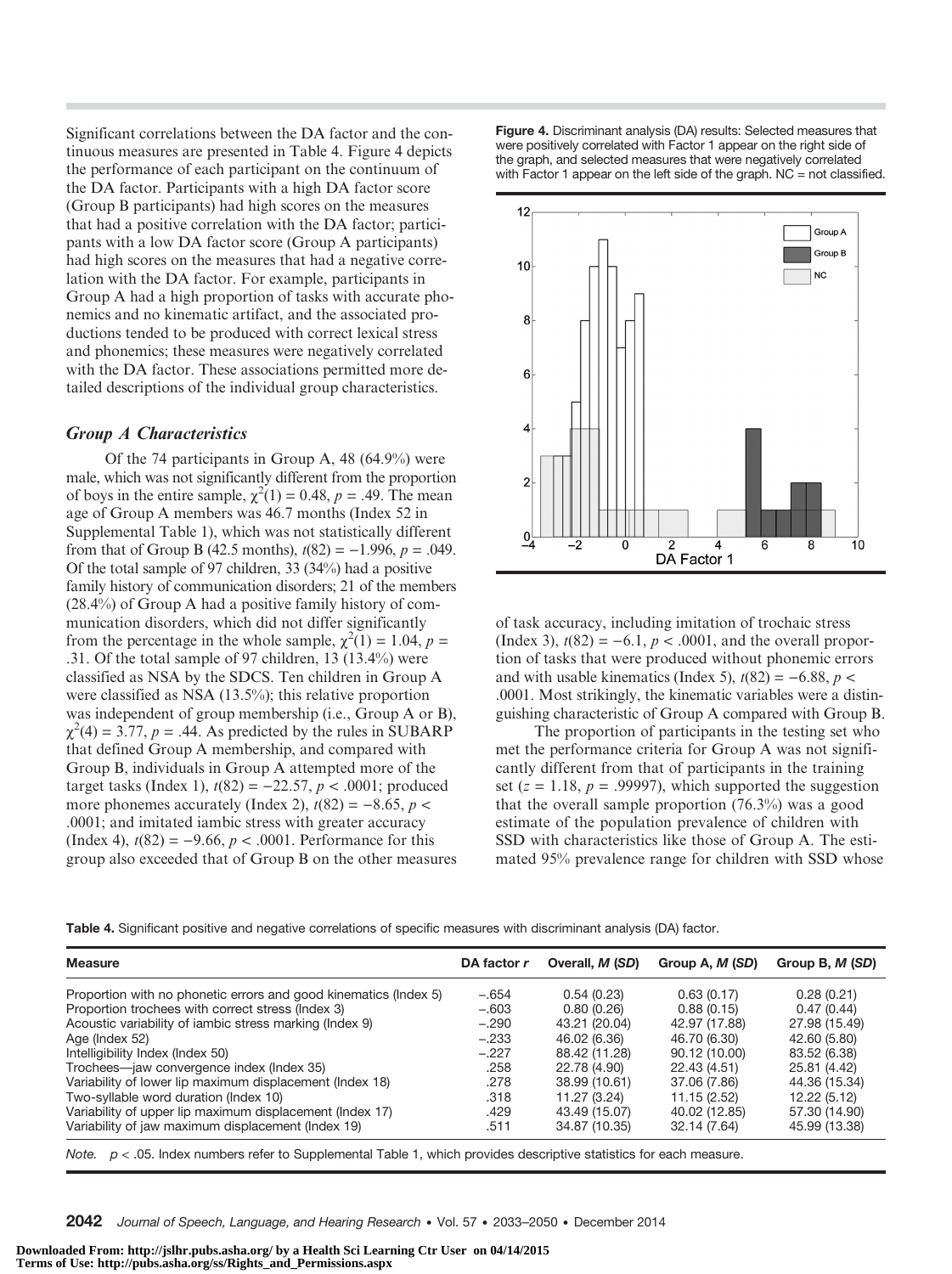characteristics would be consistent with those of Group A is 67.8%–84.8%.

## Group B Characteristics

Of the 10 participants in Group B, 8 (80%) were male; five (50%) had a positive family history of communication disorders. Neither finding was significantly different from the overall sample percentages of 68% (66/97) and 34% (33/97), respectively, nonsignificant (ns)  $\chi^2(1) = 0.66$ , and ns,  $\chi^2(1) = 1.14$ . The mean age of the children in this group was 42.5 months (ns). None of the children in Group B was identified as NSA by the SDCS. In addition to Group B's significant differences from Group A on task performance, a number of other significant differences in Group B's articulatory kinematics performance were observed. The SUBARP rules that distinguished members of this group identified mean maximum displacement of the upper lip (0.23 cm) as significantly greater during speech tasks for members of Group B than for members of Group A (0.19 cm; Index 14),  $t(82) = 4.58$ ,  $p < .0001$ . The coefficient of variation for measures of maximum displacement of both the upper lip and jaw during speech tasks was significantly greater for Group B participants than for Group A participants, upper lip (Index 17),  $t(82) = 3.91$ ,  $p < .0001$ , and jaw (Index 19),  $t(82) = 4.86$ ,  $p < .0001$ . Higher values on these measures indicated greater articulatory variability.

Also of note when describing salient characteristics of children in Group B are the measures found to be significantly correlated with the DA factor that distinguished children in Group B from children in Group A, as listed in Table 4. Many of these measures were not found to be significantly different between groups in the analysis of variance but may be important diagnostic markers. Children in Group B were found to produce trochaic stress with less accuracy (proportion correct  $= 0.47$ ) than children in Group A (0.88; Index 3),  $t(82) = -6.10$ ,  $p < .0001$ , and marked productions with iambic stress with less acoustic variability. Children in Group B were slightly younger than children in Group A (Group B, 42.6 months; Group A, 46.7 months; Index 52),  $t(82) = -2.00$ ,  $p = .049$ . In addition, the overall percentage of intelligible words in the conversational speech sample was lower for children in Group B  $(83.5\%)$  than for children in Group A  $(90.1\%; \text{Index } 50)$ ,  $t(82) = -1.94$ ,  $p = .056$ . Jaw movement for bisyllables with trochaic stress was produced with greater word-level variability when productions in error were included (see Convergence Index in Supplemental Materials) for children in Group B (25.8) than for children in Group A (22.4; Index 35),  $t(82) = 2.22$ ,  $p = .029$ . Finally, two-syllable word duration was greater in children in Group B (0.85 s) than in children in Group A (0.77 s; Index 10);  $t(82) = 2.79$ ,  $p = .007$ .

The proportions of participants assigned to Group B in the training and testing sets were not significantly different ( $z = -.298$ ,  $p = .99998$ ), suggesting that the overall sample proportion (10.3%; 95% CI [4.3%, 16.46%]) was a good estimate of SSD population prevalence for children with characteristics consistent with Group B.

## Not Classified

Thirteen participants (13.4%) were not classified into either Group A or Group B using the two solutions selected from SUBARP. Of the NC group, 10 participants were male (77%), ns,  $\chi^2(1) = .48$ , and six had a positive family history of communication disorders (46%), ns,  $\chi^2(1)$  = 2.28. Because those children who were not classified would not have any expected homogeneity, planned comparisons of this group with the other subgroups were not made; performance on each of the continuous measures is reported in Supplemental Table 1. Figure 4 displays the NC group relative to the other two groups on the DA factor continuum that maximally separated Groups A and B. The NC participants were uniformly distributed along this continuum.

## **Discussion**

This investigation was designed to answer two questions. The first—whether there is statistical support for a subgroup of children with SSD who are distinguished by measures consistent with atypical speech motor control was affirmed by the results. Two reliable subgroups were identified within the sample of 97 children with SSD. The first, Group A, consisted of a proportionally large ( $n = 74$ ; 76%; 95% CI [67.8%, 84.8%]) subgroup of the participants, whereas the second, Group B, consisted of a substantially smaller ( $n = 10$ ; 10.3%; 95% CI [4.3%, 16.46%]) number of participants. Children in Group B were distinguished from children in Group A by a number of measures, including some that suggested atypical speech movement, providing preliminary empirical support for a small SSD subgroup with motor speech involvement, as has been proposed by a number of investigators (e.g., Davis, 2005; Dodd, 1995a). Crucially, this subgroup could not be distinguished with measures that would typically be used in a clinical setting; moreover, the differences in speech motor control observed in this group would be subclinical. The second research question asked which measures would best differentiate any identified subgroups in the sample. The results provide a number of candidate measures that are likely to be useful in distinguishing the children in the two groups.

## Groups A and B

One goal of this study was to determine whether any emergent subgroups would be consistent with characterizations of SSD subgroups proposed in the SDCS (Figure 1; Shriberg et al., 2011). The features of the two identified groups do appear to be consistent with the SD and MSD-NOS subgroups described in the SDCS (Shriberg et al., 2010a). Specifically, the majority (76%) of sample participants were identified as Group A. A post hoc comparison between the performance profiles of Group A participants and those of a group of typically developing children described previously (Vick et al., 2012) yielded no differences between the groups across the measures reported in this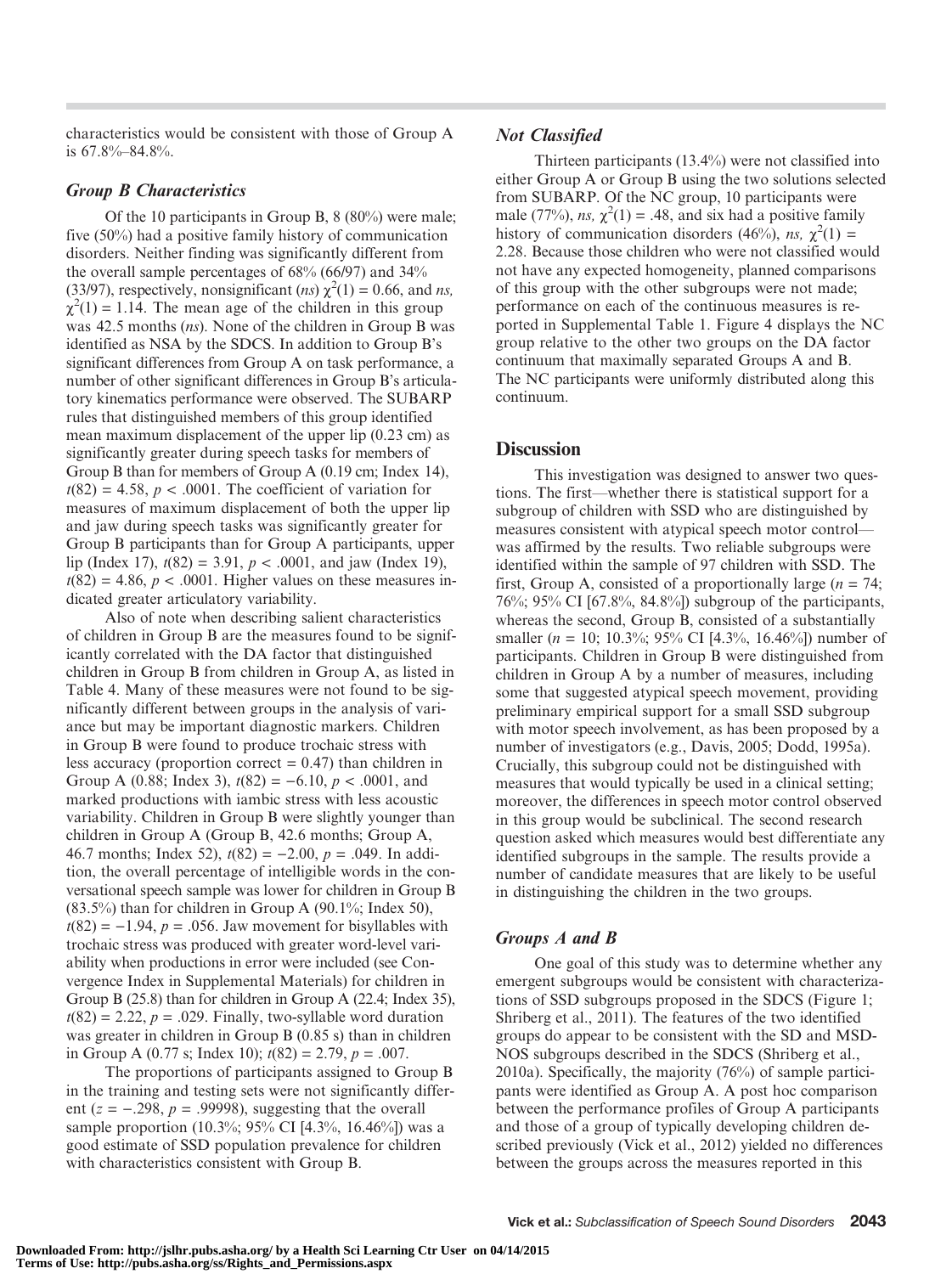study, except that participants in Group A had more speech sound errors using conversational speech measures, such as the revised percentage of consonants correct.<sup>1</sup> Of particular interest was that, as in children with typical speech acquisition, participants in Group A had typical motor speech skills as measured by speech and nonspeech articulatory kinematic variables. Collectively, this evidence suggests that Group A participants belong to the proportionally large SD class of the SDCS, who have no measurable speech motor involvement.

In contrast, the relatively small number of participants (10.3%) in Group B had comparably poor speech motor control, as evidenced by significantly higher articulatory variability on measures of upper lip, lower lip, and jaw movement during repeated productions of two- and three-syllable tokens. They also exhibited larger upper lip displacements. Behaviorally, participants in Group B made fewer attempts at the target tasks and produced fewer accurate phonemes and less accurate lexical stress. The low prevalence, increased speech motor variability, and behavioral characteristics of Group B are consistent with the putative MSD subgroup termed MSD-NOS in the SDCS, which includes children with suspected motor speech disorders who do not meet the criteria for childhood apraxia of speech or dysarthria (Shriberg, Lohmeier, Strand, & Jakielski, 2012). From the results of the present study, the estimated population prevalence of this subgroup is 4.3%– 16.46%. These are children with the potential to be at greatest risk for persistent SSD (Shriberg et al., 2011). Future studies should study children with characteristics of Group B longitudinally to confirm the validity of this hypothesis.

The identification of this motor speech group using nonprimary features of SSD, such as speech movement variability, supports the finding that direct measures of the primary features of developmental speech disorders are not sufficient to differentiate clinically distinct populations (Connaghan & Moore, 2013). For instance, participants in both groups scored similarly on the measures resulting from the PEPPER analyses of the conversational speech samples (e.g., percentage consonants correct: Group A, 72%; Group B, 70.3%), demonstrating that children in Group B would be difficult to identify using only conventional measures of speech competence. Behaviorally, children in Group B struggled with performing the tasks in the present research protocol, which included imitating audio-recorded models of nonsense words. They were less likely to attempt the tasks (Group A, 98% attempted; Group B, 39% attempted) and, when they did, were likely to produce the nonsense words with speech sound errors (Group A, 74% correct; Group B,

31% correct), despite the composition of the models, which included only the "Early 8" consonants /b/, /p/, /m/, and /n/ and the vowel /*A*/ (i.e., many other nonsense word tasks include diphthongs; Shriberg et al., 1997b). Relative to conversational speech, this comparatively poor performance by children in Group B during the protocol may reflect deficits in one or more of several speech processing tasks, including auditory–perceptual encoding, transcoding, and execution during productions of the imitated segments (Shriberg et al., 2012). Similarly, children in Group B were less accurate than those in Group A when imitating iambic stress (Index 4; Group A, 72% accurate; Group B, 2% accurate) and had significantly longer two-syllable durations (Index 10; Group A, 0.77 s; Group B, 0.85 s), suggesting a relative weakness in encoding suprasegmental elements (Ziegler, Staiger, & Aichert, 2010). Taken together, the findings for children in Group B are consistent with a subtype of SSD with behavioral characteristics that suggest motor speech involvement. These behavioral characteristics were corroborated by physiological markers that confirmed subclinical deficits in speech motor control that are not able to be identified with standard clinical measures.

Upper lip maximum displacement was found to be larger in Group B than in Group A. This was an interesting finding, given that no difference was found for this group in maximum displacement of either the jaw or the lower lip. One potential explanation for the difference in upper lip maximum displacement could be the unusual and often inconsistent articulatory postures observed clinically in children with suspected motor speech disorders underlying their SSD. Subjectively, three of these children were observed to have noticeable upper lip movement during speech when the videos were reviewed for marker tracking. It could well be that unusually large upper lip displacements are a salient characteristic for at least some children whose SSD results from underlying differences in speech motor control. Maximizing upper lip displacements could be used as a strategy for achieving a lip aperture goal if other degrees of freedom, such as jaw elevation, are being minimized in a pathological speech production system.

Given these findings, it was somewhat surprising to note that a number of measures of word-level variability, as measured by the spatiotemporal index, did not statistically differentiate Group B from Group A; the spatiotemporal index has been demonstrated to be a robust and sensitive indicator of differences in performance among diagnoses (e.g., specific language impairment; Goffman, 1999). Other measures of speech movement variability, specifically the coefficient of variation of maximum displacement of the upper lip, lower lip, and jaw, were found to be critical to the separation of Groups A and B with post hoc DA, demonstrating that children in Group B produced movements with significantly greater variability than those of children in Group A. This speaks to the exploratory nature of this approach and to the power of subgroup discovery for this application. To identify the critical differences between children in the two groups, it was essential to look for differences at the syllable level where maximum

<sup>&</sup>lt;sup>1</sup>All of the measures from the PEPPER analysis were significantly different between the children in Group A and the children with typical speech acquisition from the Vick et al. (2012) study ( $p < .0001$ ), with the typical children scoring higher on all of the metrics. None of the other measures were significantly different between the two groups with the exception of proportion phonetics correct (Index 1), which approached significance ( $p = .03$ ; Group A,  $M = 0.74$ ; typically developing children,  $M = 0.80$ .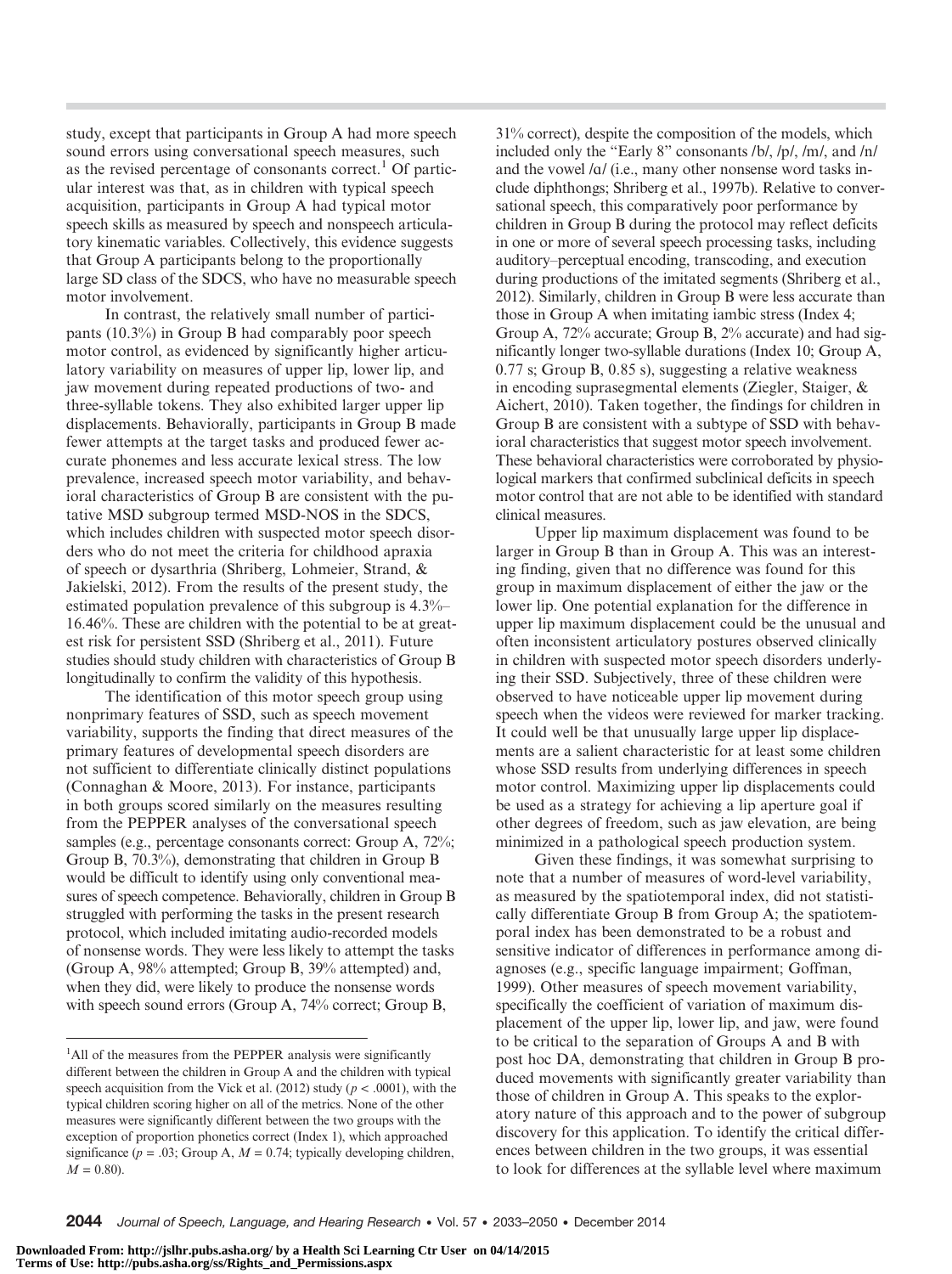displacement was measured, as opposed to the word level. It remains to be seen how these children would perform with a phrase-level measure of kinematic variability.

SDCS classification (i.e., SD vs. NSA) was not significantly different between the two identified groups. It is unlikely that including children classified as NSA using SDCS criteria (i.e., in the present context, likely consistent with normalized speech because there were no reliable age-inappropriate deletions or substitutions in continuous speech) confounded the results of the analysis, although the largest proportion of NSA children included in the analysis were classified into Group A. The implication of this finding is that SLPs typically use a number of speech criteria to classify children as having SD other than those used by the SDCS. These other factors are unlikely to be associated with differences in speech motor control.

## Not Classified

Thirteen participants in this study were NC (not members of either Group A or B). As depicted in Figure 4, participants in the NC group were evenly distributed along the linear factor that distinguished participants in Groups A and B. Comparison of this nonhomogeneous group with the other groups would not meet the required assumption of formal statistical analysis. Nonetheless, identification of distinguishing characteristics of this group of children was of interest. To identify distinguishing characteristics of participants in the NC group, an additional forward-stepping DA was run using the original 53 measures. An additional DA factor was necessary to distinguish this group of participants, as displayed in Figure 5. Participants in the NC group scored relatively higher on DA Factor 2 than the participants in Groups A and B. Consistent with higher scores on DA Factor 2, participants in the NC group had comparably higher scores on measures of acoustic variability on productions of both iambic and trochaic stress (Indices 8 and 9 in Supplemental Table 1) and lower average words per utterance (Index 51). Variability in lexical stress marking is consistent with findings associating unstable lexical stress with childhood apraxia of speech (Shriberg et al., 2003; Skinder, Connaghan, Strand, & Betz, 2000; Velleman & Shriberg, 1999), supporting a hypothesis that participants in the NC group may be a subgroup consistent with this diagnosis; additional data would be needed to support this hypothesis. Furthermore, these participants are not necessarily a cohesive subgroup, and their comparable performance on these tasks cannot be characterized as a subgroup of SSD without further analysis and validation, which was beyond the scope of this experiment.

## Clinical Implications

SLPs, as with all health care providers, have increasingly been charged with adopting an evidence-based, patient-centered approach to clinical decision making. This enhanced level of clinical decision making requires the integration of patient preferences and research evidence with

Figure 5. Two-factor DA results to identify factors that maximally separated Group A, Group B, and the NC group. Positive values on DA Factor 1 (abscissa) were correlated with high performance on measures of movement stability (e.g., coefficient of variation on lower lip displacement) and phonemic accuracy. Positive values on DA Factor 2 (ordinate) were correlated with variable acoustic marking of lexical stress and lower scores on average words per utterance. Ellipses represent 99% confidence intervals.



clinical expertise. Traditionally, the clinician's experience and acumen have driven the identification of children with SSD who are suspected to have motor speech involvement, because the absence of physiological markers precludes objective measures (Strand et al., 2013). Using kinematic measures, the results of the current study provided empirical support and physiological signs for the existence of a motor speech subtype of SSD. Moreover, behavioral measures that exhibit the potential to be used as diagnostic markers for an MSD-NOS subclassification were identified. For example, the most salient behavioral marker for Group B was a child's difficulty imitating lexical stress. These children imitated bisyllables with trochaic stress with less than 50% accuracy and iambic stress with less than 5% accuracy. Children in Group A, consisting of children who did not evidence poorer performance on measures of motor control, imitated bisyllables with these stress patterns with 88% and 72% accuracy; these levels are similar to those of children with typical speech acquisition, who imitated these patterns with 82% and 73% accuracy (Vick et al., 2012). The SUBARP analysis identified children in Group B using a rule-based threshold of 17% or lower accuracy in the imitation of iambic targets.

Implementation of this algorithmic rule into use as a diagnostic marker might reasonably incorporate performance on imitation of bisyllables in a battery of tasks for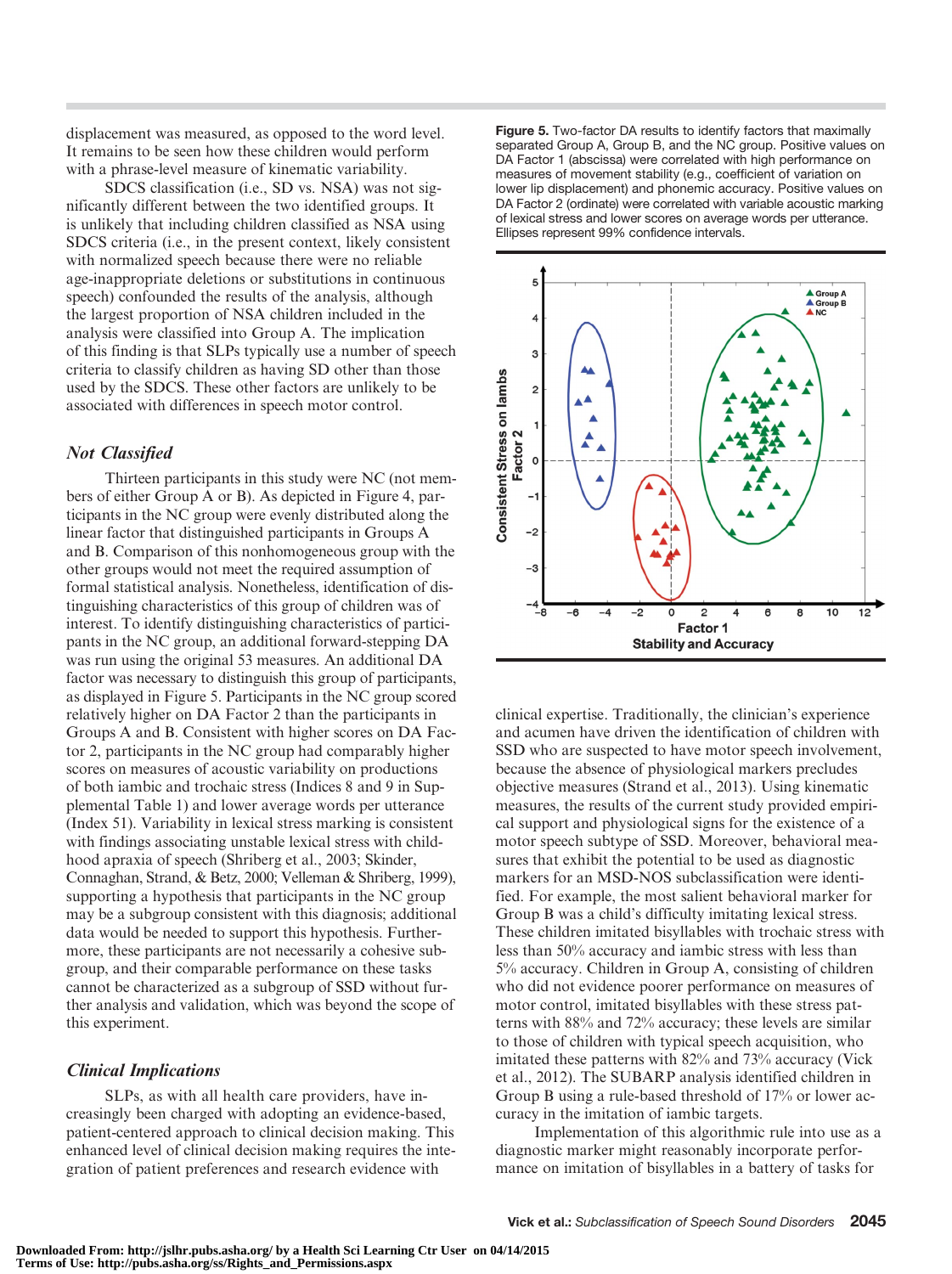identifying children with motor speech disorders. Rounding to 20% for convenience, a screening task might require five iambic bisyllable imitations. Production of fewer than two accurate imitations would be noted as a risk factor in a child's potential classification as having deficits in speech motor control. The sensitivity for predicting Group B membership using this diagnostic marker for the sample in the current study (i.e., including Groups A and B and NC participants) was 100% and specificity was 94%, which suggests that bisyllabic iambic stress imitation could provide good resolution for identifying children with MSD-NOS. This simple imitative task could easily be incorporated into diagnostic protocols and is, in fact, part of the recently proposed Dynamic Evaluation of Motor Speech Skill (Strand et al., 2013). As part of an overall assessment of motor speech skill, the Dynamic Evaluation of Motor Speech Skill scores the first attempt of lexical stress imitation as prosodically correct or incorrect. The addition of five repetitions of a lexical stress bisyllable imitation might add to the validity and reliability of this measure, especially using a threshold of 20% accuracy.

Considering the high prevalence of SSD in preschoolage children (15.6%; Campbell et al., 2003) and the fact that most of these children will normalize by early elementary school, clinicians must also use evidence-based guidelines for presenting a child's likely prognosis in the support of planned services, including therapeutic duration and intensity. In addition to incorporating measures of speech motor control, such as the Dynamic Evaluation of Motor Speech Skill, into diagnostic practice, population prevalence estimates may guide health care policy and treatment guidelines regarding the burden on health care and development presented by SSD. Findings from the current study indicated that the estimated prevalence of preschool children with SSD without signs of motor involvement is 67.8%–84.8% (i.e., using 95% CI). The characteristics of these children were likened to the class of SSD termed SD in the SDCS. Children meeting SDCS criteria for SD are proposed to have individual and multiple causal pathways to their speech deficits, with data currently unavailable on normalization rates among the three putative subtypes of SD described in Shriberg et al. (2010a).

With this prevalence estimate, the remaining  $15\% - 30\%$ of preschool children with SSD would fall in the MSD subclass of the SDCS and would be at the highest risk for persistent SSD. This finding is consistent with the estimate that 25% of children with SSD will have speech features that persist past age 6 years (Flipsen, 2003; Goozée et al., 2007; Shriberg et al., 2010a). Direct measurement of speech movement in the present study indicated that 4%–16% of children with SSD exhibit deficits in speech motor control consistent with the characteristics identified in Group B. These deficits were consistent with those posited for the SDCS MSD-NOS subclass, a placeholder for children with evidence of a motoric impairment that is not consistent with childhood apraxia of speech or dysarthria (Shriberg et al., 2010a). Delaney and Kent (2004) estimated the prevalence of childhood apraxia of speech to be 3.4%–4.3% among children

with SSD. The remaining proportion of children with SSD would then be accounted for by childhood dysarthria. These estimates should help guide health care policy and clinical decision making for preschool children with SSD.

## Methodological Implications

The current findings support the utility of the SUB-ARP as a useful alternative to conventional subgrouping approaches, such as cluster analyses, for studies attempting to identify conceptually and clinically informative subgroups of a disorder using a data-driven approach. The SUBARP approach offered several advantages for this analysis, including the ability to identify small subgroups, using data-driven decision making to establish the validity of subgroups, and providing interpretable information about which measures distinguish each identified subgroup. This is in contrast to other machine-learning methods, such as support vector machines, in which the generated rules are mathematical formulas that are challenging to interpret. These key benefits of SUBARP made it ideal for the current study and demonstrated the feasibility of it and other subgroup discovery methods for comparable investigations in the behavioral and social sciences that seek to identify subgroups.

## Limitations

Although the size and scope of this investigation provided support for the assertion that there is a small subgroup of children with SSD who exhibit differences in motor speech performance, some limitations should be noted. Standardized measures of language and speech are not available for the current participants. These scores would provide a perspective on how children in the two subgroups would perform clinically and how standardized measures of performance may vary in the two groups. Future work should catalog a number of standard diagnostic measures along with performance on the tasks used in this study to provide a more robust clinical picture of children in the two subgroups. As suggested previously, it is unlikely that currently available standardized measures of speech competence would be sufficiently sensitive to differences in speech motor control. It is also worth noting that although all participants in the current study passed a screening for receptive language, the presence of concomitant expressive language disorders was not explicitly ruled out. Children with specific language impairment have been shown to have measurable differences in speech motor control, especially in production of contrastive lexical stress (Goffman, 1999). From the spontaneous speech sample, average words per utterance (Supplemental Table 1, Index 51) was measured to estimate expressive language function and verbal productivity. Children in Group B, who had comparably poor ability to imitate iambic lexical stress, did not perform differently from children in Group A on this measure, suggesting that children in the two groups had similar lexical productivity. Differences in syntax and vocabulary were not assessed, however.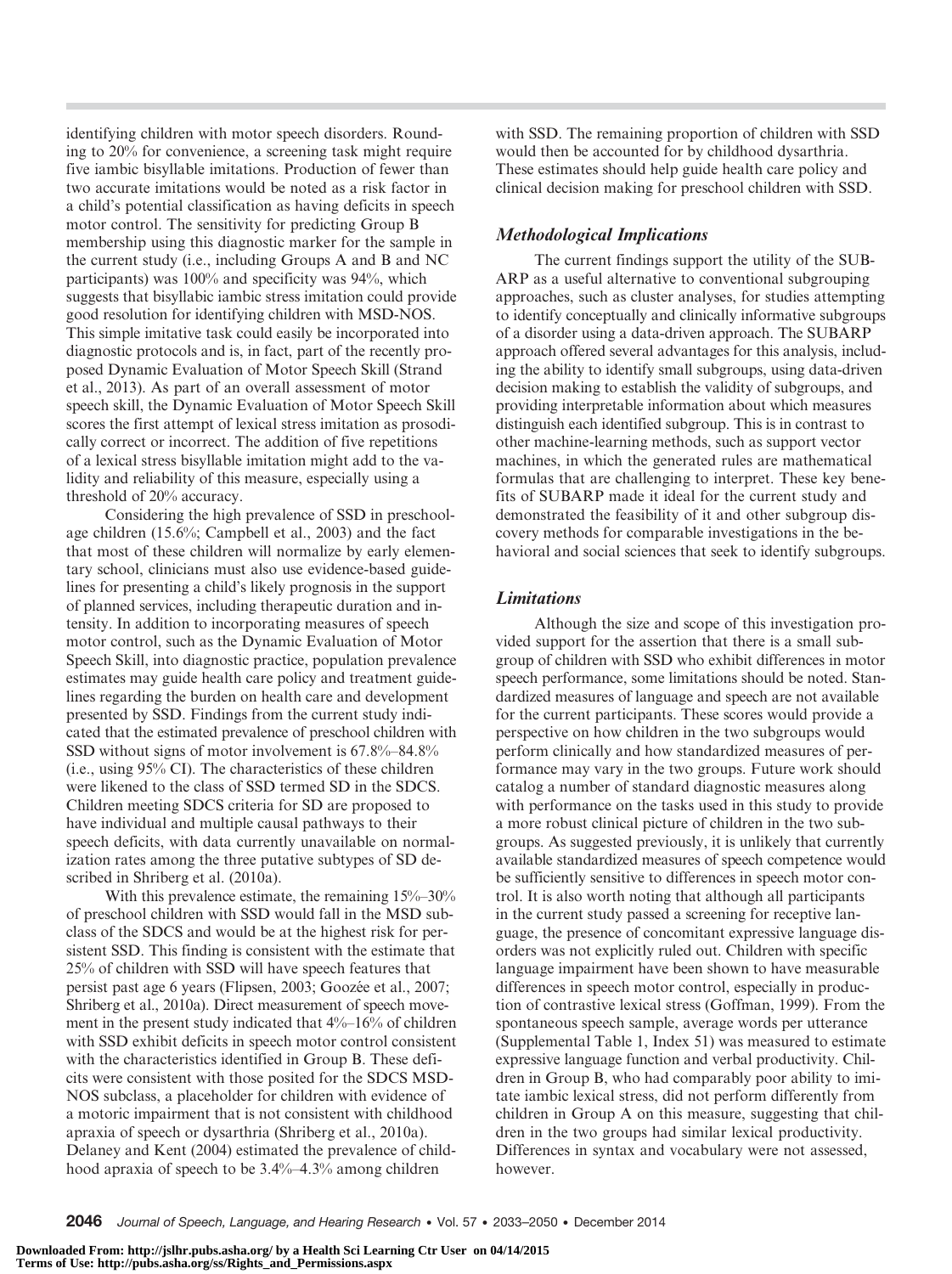## **Conclusions**

The goal of the present study of SSD was to seek empirical support for subgroups within the population of children with SSD. Using a data-driven, algorithmic approach, evidence emerged for two groups whose performance contrasted reliably on measures that suggested differences in speech motor control. Using the SDCS as an organizing framework within which the two subgroups might be described, the larger of the two emergent groups (76%) was thought to be consistent with the class of SSD termed SD, whereas the smaller group  $(10.3\%)$  was thought to be consistent with the subgroup of SSD provisionally termed MSD-NOS. Given the relatively low estimated population prevalence of the MSD-NOS subgroup (as low as 4.3% in this study), it was essential to use a subgroup discovery method with the capacity to identify individuals with SSD who share the characteristics that defined this group. Future work may extend these findings to other samples of preschool-age children with SSD using subgroup discovery methods, with the goal of including more measures of linguistic and lexical stress performance that may help to identify individuals with other types of pediatric motor speech disorders, particularly to discriminate among those with childhood apraxia of speech, dysarthria, and MSD-NOS.

## Acknowledgments

Funding for this project was provided by the National Institute on Deafness and Other Communication Disorders (Grant R01 DC00822; principal investigator, Christopher A. Moore) and the American Speech-Language-Hearing Foundation (New Century Scholars Doctoral Scholarship to Jennell C. Vick). We are especially grateful to the participants and their families, who graciously volunteered their time for this project. In addition, we gratefully acknowledge those whose work was critical for participant recruitment, data acquisition, data extraction, and computer programming: Tammy Nash, Jill Brady, Dayna Pitcairn, Denise Balason, Stacey Pavelko, Mitzi Kweder, Katherine Moreland, Lakshmi Venkatesh, Sharon Gretz, Kevin Reilly, Roger Steeve, Kathryn Connaghan, Yumi Sumida, Alyssa Mosely, Rossella Belli, Ettore Cavallaro, Jeanette Wu, Jenny Morus, Kelsey Moore, Mary Reeves, Nicholas Moon, Dennis Tang, Adam Politis, Andrea Kettler, Laura Worthen, Dara Cohen, Heather Mabie, Rebecca Mental, Michelle Foye, and Greg Lee.

## References

- Bartnikowski, S., Granberry, M., Mugan, J., & Truemper, K. (2006). Transformation of rational and set data to logic data. In E. Triantaphyllou & G. Felici (Eds.), Data mining and knowledge discovery approaches based on rule induction techniques (pp. 253-278). New York, NY: Springer.
- Bauman-Wängler, J. A. (2004). Articulatory and phonological impairments: A clinical focus (2nd ed.). Boston, MA: Pearson/ Allyn & Bacon.
- Bernthal, J. E., & Bankson, N. W. (2003). Articulation and phonological disorders (5th ed.). Boston, MA: Pearson/Allyn & Bacon.
- Campbell, T. F., Dollaghan, C., Janosky, J. E., & Adelson, P. D. (2007). A performance curve for assessing change in Percentage

of Consonants Correct—Revised (PCC–R). Journal of Speech, Language, and Hearing Research, 50, 1110–1119.

- Campbell, T. F., Dollaghan, C. A., Rockette, H. E., Paradise, J. L., Feldman, H. M., Shriberg, L. D., ... Kurs-Lasky, M. (2003). Risk factors for speech delay of unknown origin in 3-year-old children. Child Development, 74, 346–357.
- Connaghan, K. P., & Moore, C. A. (2013). Indirect estimates of jaw muscle tension in children with suspected hypertonia, children with suspected hypotonia, and matched controls. Journal of Speech, Language, and Hearing Research, 56, 123–136. doi:10.1044/1092-4388(2012/11-0161)
- Connaghan, K. P., Moore, C. A., & Higashakawa, M. (2004). Respiratory kinematics during vocalization and nonspeech respiration in children from 9 to 48 months. Journal of Speech, Language, and Hearing Research, 47, 70–84.
- Davis, B. L. (2005). Clinical diagnosis of developmental speech disorders. In A. G. Kamhi & K. E. Pollock (Eds.), Phonological disorders in children (pp. 3–21). Baltimore, MD: Brookes.
- Delaney, A. L., & Kent, R. D. (2004, November). Developmental profiles of children diagnosed with apraxia of speech. Poster presented at the annual convention of the American Speech-Language-Hearing Association, Philadelphia, PA.
- Dodd, B. (1995a). Differential diagnosis and treatment of children with speech disorder. San Diego, CA: Singular.
- Dodd, B. (1995b). Procedure for classification of subgroups of speech disorder. In B. Dodd (Ed.), Differential diagnosis and treatment of children with speech disorder (pp. 49–64). San Diego, CA: Singular.
- Dodd, B., & McCormack, P. (1995). A model of speech processing for differential diagnosis of phonological disorders. In B. Dodd (Ed.), Differential diagnosis and treatment of children with speech disorder (pp. 65–89). San Diego, CA: Singular.
- Felici, G., Sun, F., & Truemper, K. (2006). Learning logic formulas and related error distributions. In E. Triantaphyllou & G. Felici (Eds.), Data mining and knowledge discovery approaches based on rule induction techniques (pp. 193–226). New York, NY: Springer.
- Felici, G., & Truemper, K. (2002). A MINSAT approach for learning in logic domain. INFORMS Journal of Computing, 14, 20–36.
- Felici, G., & Truemper, K. (2005). The Lsquare system for mining logic data. In J. Wang (Ed.), Encyclopedia of data warehousing and mining (pp. 693–697). Hershey, PA: Idea Group Reference.
- Flipsen, P. (2003). Articulation rate and speech-sound normalization failure. Journal of Speech, Language, and Hearing Research, 46, 724–737.
- Gibbon, F. E. (1999). Undifferentiated lingual gestures in children with articulation/phonological disorders. Journal of Speech, Language, and Hearing Research, 42, 382–397.
- Gibbon, F. E., & Wood, S. E. (2002). Articulatory drift in the speech of children with articulation and phonological disorders. Perceptual & Motor Skills, 95, 295–307.
- Goffman, L. (1999). Prosodic influences on speech production in children with specific language impairment and speech deficits: Kinematic, acoustic, and transcription evidence. Journal of Speech, Language, and Hearing Research, 42, 1499–1517.
- Goffman, L. (2005). Assessment and classification: An integrative model of language and motor contributions to phonological development. In A. G. Kamhi & K. E. Pollock (Eds.), Phonological disorders in children (pp. 51–64). Baltimore, MD: Brookes.
- Goozée, J., Murdoch, B., Ozanne, A., Cheng, Y., Hill, A., & Gibbon, F. (2007). Lingual kinematics and coordination in speech-disordered children exhibiting differentiated versus undifferentiated lingual gestures. International Journal of Language & Communication Disorders, 42, 703–724.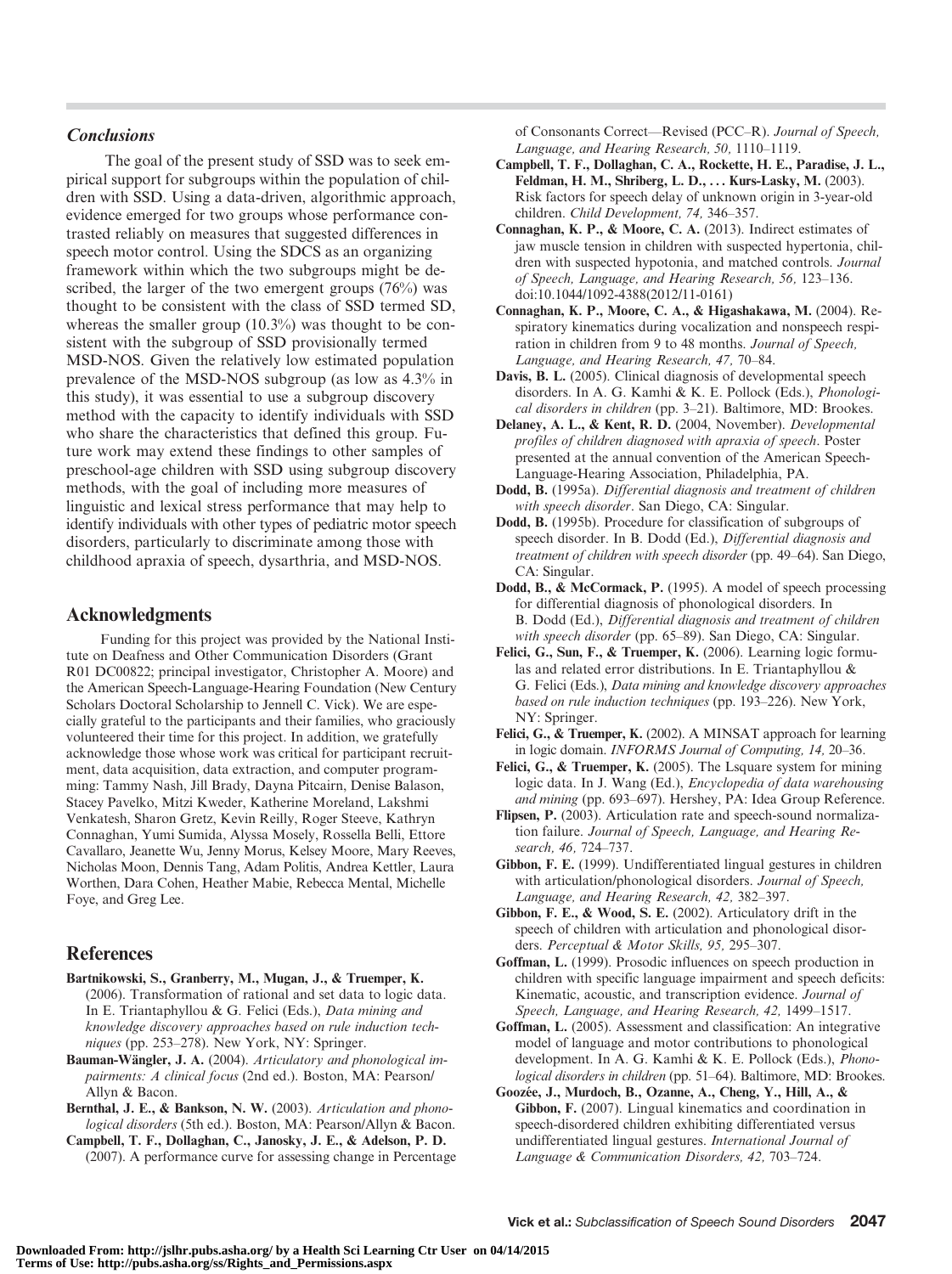Green, J. R., Moore, C. A., Higashikawa, M., & Steeve, R. W. (2000). The physiologic development of speech motor control: Lip and jaw coordination. Journal of Speech, Language, and Hearing Research, 43, 239–255.

Green, J. R., Moore, C. A., & Reilly, K. J. (2002). The sequential development of jaw and lip control for speech. Journal of Speech, Language, and Hearing Research, 45, 66–79.

Green, J. R., Moore, C. A., Ruark, J. L., Rodda, P. R., Morvee, W. T., & VanWitzenburg, M. J. (1997). Development of chewing in children from 12 to 48 months: Longitudinal study of EMG patterns. Journal of Neurophysiology, 77, 2704–2716.

Green, J. R., & Wilson, E. M. (2006). Spontaneous facial motility in infancy: A 3D kinematic analysis. Developmental Psychobiology, 48, 16–28.

Herrera, F., Carmona, C. J., González, P., & del Jesus, M. J. (2011). An overview on subgroup discovery: Foundations and applications. Knowledge and Information Systems, 29, 495–525.

Lavrač, N., Cestnik, B., Gamberger, D., & Flach, P. (2004). Decision support through subgroup discovery: Three case studies and the lessons learned. Machine Learning, 57, 115–143.

McSweeny, J. L., & Shriberg, L. D. (1995). Segmental and suprasegmental transcription reliability (Phonology Project Tech. Rep. No. 2). Madison: Waisman Center, University of Wisconsin— Madison.

Moore, C. A., Caulfield, T. J., & Green, J. R. (2001). Relative kinematics of the rib cage and abdomen during speech and nonspeech behaviors of 15-month-old children. Journal of Speech, Language, and Hearing Research, 44, 80–94.

Moore, C. A., & Ruark, J. L. (1996). Does speech emerge from earlier appearing oral motor behaviors? Journal of Speech, Language, and Hearing Research, 39, 1034–1047.

Mugan, J., & Truemper, K. (2008). Discretization of rational data. In G. Felici & C. Vercellis (Eds.), Mathematical methods for knowledge discovery and data mining. IGI Global-information science reference (pp. 1-23). Hershey, PA: IGI Global.

Robbins, J., & Klee, T. (1987). Clinical assessment of oropharyngeal motor development in young children. Journal of Speech and Hearing Disorders, 52, 271–277.

Ruark, J. L., & Moore, C. A. (1997). Coordination of lip muscle activity by 2-year-old children during speech and nonspeech tasks. Journal of Speech, Language, and Hearing Research, 40, 1373–1385.

Shriberg, L. D., Allen, C. T., McSweeny, J. L., & Wilson, D. L. (2001). PEPPER: Programs to examine phonetic and phonologic evaluation records. Madison: Waisman Center, University of Wisconsin—Madison.

Shriberg, L. D., Austin, D., Lewis, B. A., McSweeny, J. L., & Wilson, D. L. (1997a). The percentage of consonants correct (PCC) metric: Extensions and reliability data. Journal of Speech, Language, and Hearing Research, 40, 708–722.

Shriberg, L., Austin, D., Lewis, B. A., McSweeny, J. L., & Wilson, D. L. (1997b). The Speech Disorders Classification System (SDCS): Extensions and lifespan reference data. Journal of Speech, Language, and Hearing Research, 40, 723–740.

Shriberg, L. D., Ballard, K. J., Tomblin, J. B., Duffy, J. R., Odell, K. H., & Williams, C. A. (2006). Speech, prosody, and voice characteristics of a mother and daughter with a 7;13 translocation affecting FOXP2. Journal of Speech, Language, and Hearing Research, 49, 500–525.

Shriberg, L., Campbell, T. F., Karlsson, H. B., Brown, R. L., McSweeny, J. L., & Nadler, C. J. (2003). A diagnostic marker for childhood apraxia of speech: The lexical stress ratio. Clinical Linguistics & Phonetics, 17, 549–574.

- Shriberg, L., Fourakis, M., Hall, S. D., Karlsson, H. B., Lohmeier, H. L., McSweeny, J. L., ... Wilson, D. L. (2010a). Extensions to the Speech Disorders Classification System (SDCS). Clinical Linguistics & Phonetics, 24, 795–824. doi:10.3109/02699206. 2010.503006
- Shriberg, L., Fourakis, M., Hall, S. D., Karlsson, H. B., Lohmeier, H. L., McSweeny, J. L., ... Wilson, D. L. (2010b). Perceptual and acoustic reliability estimates for the Speech Disorders Classification System (SDCS). Clinical Linguistics & Phonetics, 24, 825–846.

Shriberg, L. D., Lewis, B. A., Tomblin, J. B., McSweeny, J. L., Karlsson, H. B., & Scheer, A. R. (2005). Toward diagnostic and phenotype markers for genetically transmitted speech delay. Journal of Speech, Language, and Hearing Research, 48, 834–852.

Shriberg, L. D., & Lof, G. L. (1991). Reliability studies in broad and narrow phonetic transcription. Clinical Linguistics & Phonetics, 5, 225–279.

Shriberg, L. D., Lohmeier, H. L., Campbell, T. F., Dollaghan, C. A., Green, J. R., & Moore, C. A. (2009). A nonword repetition task for speakers with misarticulations: The Syllable Repetition Task (SRT). Journal of Speech, Language, and Hearing Research, 52, 1189–1212.

Shriberg, L. D., Lohmeier, H. L., Strand, E. A., & Jakielski, K. J. (2012). Encoding, memory, and transcoding deficits in childhood apraxia of speech. Clinical Linguistics & Phonetics, 26, 445–482. doi:10.3109/02699206.2012.655841

Shriberg, L. D., Potter, N. L., & Strand, E. A. (2011). Prevalence and phenotype of childhood apraxia of speech in youth with galactosemia. Journal of Speech, Language, and Hearing Research, 54, 487–519. doi:10.1044/1092-4388(2010/10-0068)

Shriberg, L. D., & Strand, E. A. (2014, February). A diagnostic marker to discriminate childhood apraxia of speech from speech delay. Paper presented at the 17th Biennial Conference on Motor Speech: Motor Speech Disorders & Speech Motor Control, Sarasota, FL.

Shriberg, L. D., Tomblin, J. B., & McSweeny, J. L. (1999). Prevalence of speech delay in 6-year-old children and comorbidity with language impairment. Journal of Speech, Language, and Hearing Research, 42, 1461–1481.

Skinder, A., Connaghan, K., Strand, K., & Betz, S. (2000). Acoustic correlates of perceived lexical stress errors in children with developmental apraxia of speech. Journal of Medical Speech-Language Pathology, 8, 279–284.

Smith, A., Goffman, L., Zelaznik, H. N., Ying, G., & McGillem, C. (1995). Spatiotemporal stability and patterning of speech movement sequences. Experimental Brain Research, 104, 493–501.

Smith, A., & Zelaznik, H. N. (2004). Development of functional synergies for speech motor coordination in childhood and adolescence. Developmental Psychobiology, 45, 22–33.

Steeve, R. W., & Moore, C. A. (2009). Mandibular motor control during the early development of speech and nonspeech behaviors. Journal of Speech, Language, and Hearing Research, 52, 1530–1554. doi:10.1044/1092-4388(2009/08-0020)

Strand, E. A., McCauley, R. J., Weigand, S. D., Stoeckel, R. E., & Baas, B. S. (2013). A motor speech assessment for children with severe speech disorders: Reliability and validity evidence. Journal of Speech, Language, and Hearing Research, 56, 505–520.

Tomblin, J. B. (1989). Familial concentration of developmental language impairment. Journal of Speech and Hearing Disorders, 54, 287–295.

Truemper, K. (2009). Improved comprehensibility and reliability of explanations via restricted halfspace discretization. In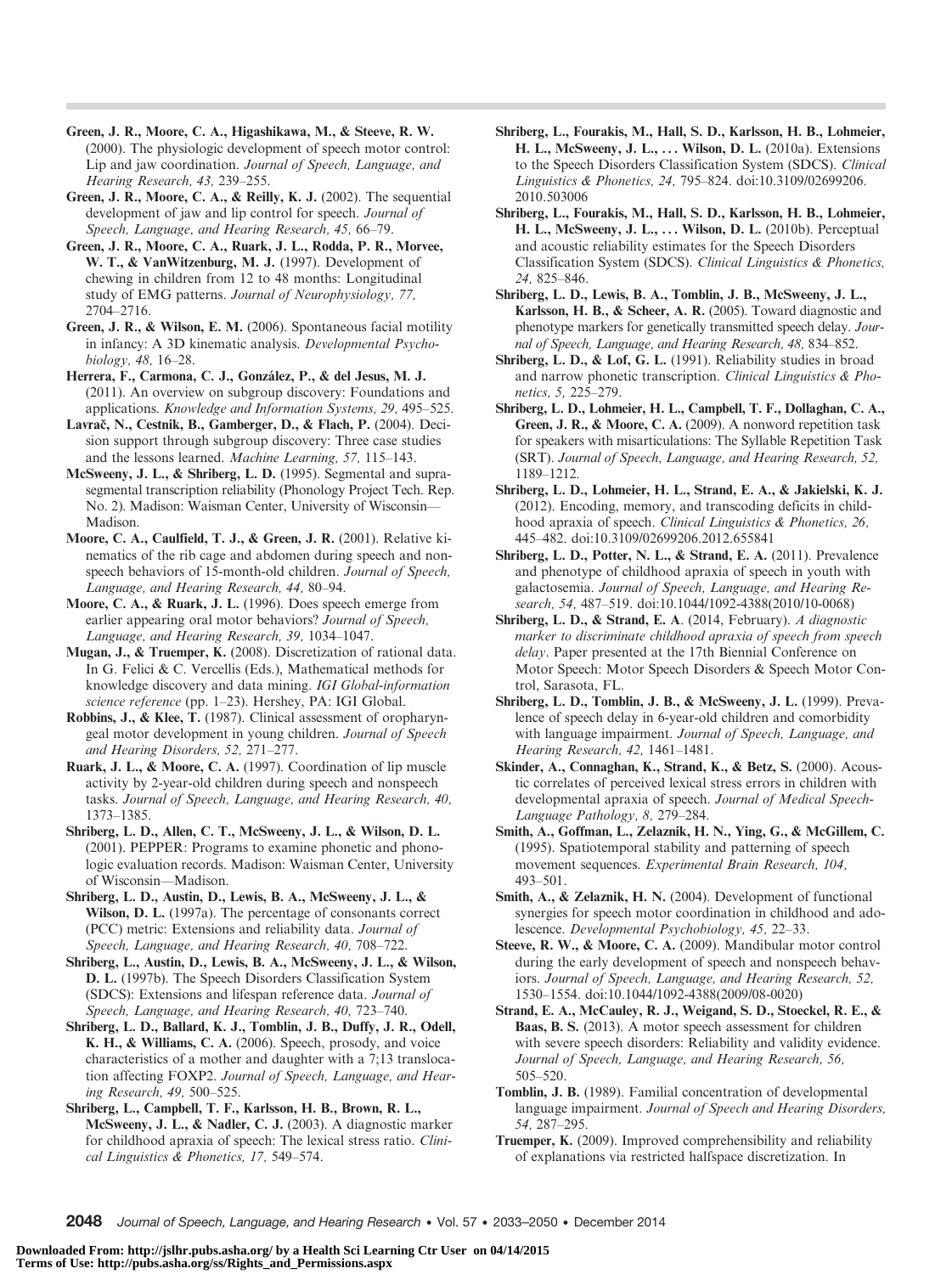P. Perner (Ed.), Machine learning and data mining in pattern recognition (pp. 1–15). Berlin, Germany: Springer.

- Velleman, S. L., & Shriberg, L. D. (1999). Metrical analysis of the speech of children with suspected developmental apraxia of speech. Journal of Speech, Language, and Hearing Research, 42, 1444–1460.
- Vick, J. C., Campbell, T. F., Shriberg, L. D., Green, J. R., Abdi, H., Rusiewicz, H. L., ... Moore, C. A. (2012). Distinct developmental profiles in typical speech acquisition. Journal of Neurophysiology, 107, 2885–2900.
- Walsh, B., Smith, A., & Weber-Fox, C. (2006). Short-term plasticity in children's speech motor systems. Developmental Psychobiology, 48, 660–674.
- Wiig, E. H., Secord, W., & Semel, E. (1992). Clinical Evaluation of Language Fundamentals—Preschool. San Antonio, TX: Psychological Corporation.
- Wohlert, A. B., & Smith, A. (2002). Developmental change in variability of lip muscle activity during speech. Journal of Speech, Language, and Hearing Research, 45, 1077–1087.
- Ziegler, W., Staiger, A., & Aichert, I. (2010). Apraxia of speech: What the deconstruction of phonetic plans tells us about the construction of articulation language. In B. Maassen & P. van Lieshout (Eds.), Speech motor control: New developments in basic and applied research (pp. 3–21). Oxford, England: Oxford University Press.

#### Appendix (p. 1 of 2)

#### Explanation of SUBARP

SUBARP is a subgroup discovery method, a technique falling under the umbrella of machine learning. It seeks to identify comprehensible groups within a set of data. The technique identifies patterns in the data that create rules that are intended for interpretation using the measures in the data set. In SUBARP, the data set is divided into training and testing sets of about equal size. In the terminology of subgroup discovery, measures of the data sets are called attributes. Thus, the values of the measures for an individual child are the values of the attributes of a record of the training or testing set. In an iterative process, the method declares one attribute to be a target and then tries to explain the variations in the values of that target by the values of the remaining attributes, where the explanations are humanly comprehensible rules. The method is designed to identify relatively rare subgroups within a small sample while processing a large number of measures. The technique also calculates statistical likelihoods that estimate the prevalence of any discovered subgroups within the population.

- The algorithm processes each target separately in three steps.
- 1. Target values are discretized.
- 2. Values of the remaining attributes are used to explain the discretized target values.
- 3. From these explanations, interesting subsets of the records are derived.

Before commencing, the data set is divided equally into training and testing sets. SUBARP derives the important relationships and their significance from the training set. Then the testing set is used to determine whether these relationships exist in a second group. The probability of the coincidental discovery of groups with the same target and attribute rules is the measure of statistical significance. The result is a series of subgroups whose explanatory attributes achieve a level of significance that exceeds a predetermined threshold (e.g., 0.90).

#### Target Discretization

Let t be a target. The target t is discretized by the introduction of cut-points. Consider one such cut-point c. Let A be the subset of records with target value above the cut-point c and B be the subset of the remaining records. The cut-points are so chosen that A or B potentially contains an important subgroup. A more elaborate use of cut-points is also possible. There, two cut-points, c and d, say with  $c < d$ , are used, and the set A is the subset of records with target values falling into the interval defined by c and d. For large data sets, SUBARP uses an analysis of the pattern of target values to define the cut-points. For small data sets, such elaborate analysis is likely not useful. Instead, the target values are sorted and n cut-points are defined, where n ranges from 10 to 50. For each pair of subsets A and B, the remaining work of the algorithm is to explain the differences between these two subsets using the other attributes. The first step of that process involves feature selection.

#### Feature Selection

The set A is repeatedly partitioned into subsets  $A_1$  and  $A_2$ ; correspondingly, subsets  $B_1$  and  $B_2$  of B are specified. SUBARP finds a logic formula that achieves the value True on the records of  $A_1$  and False on those of  $B_1$ . It then tests how often the same formula achieves True for  $A_2$  and False for  $B_2$ . In all, 40 logic formulas are created. Within these 40 formulas, the frequency with which a given explanatory attribute is used suggests the importance of that attribute in explaining the differences between the sets A and B. A significance value is calculated for each explanatory attribute. Those with a significance value exceeding a threshold are selected for the next step, in which explanations of the differences between A and B are computed.